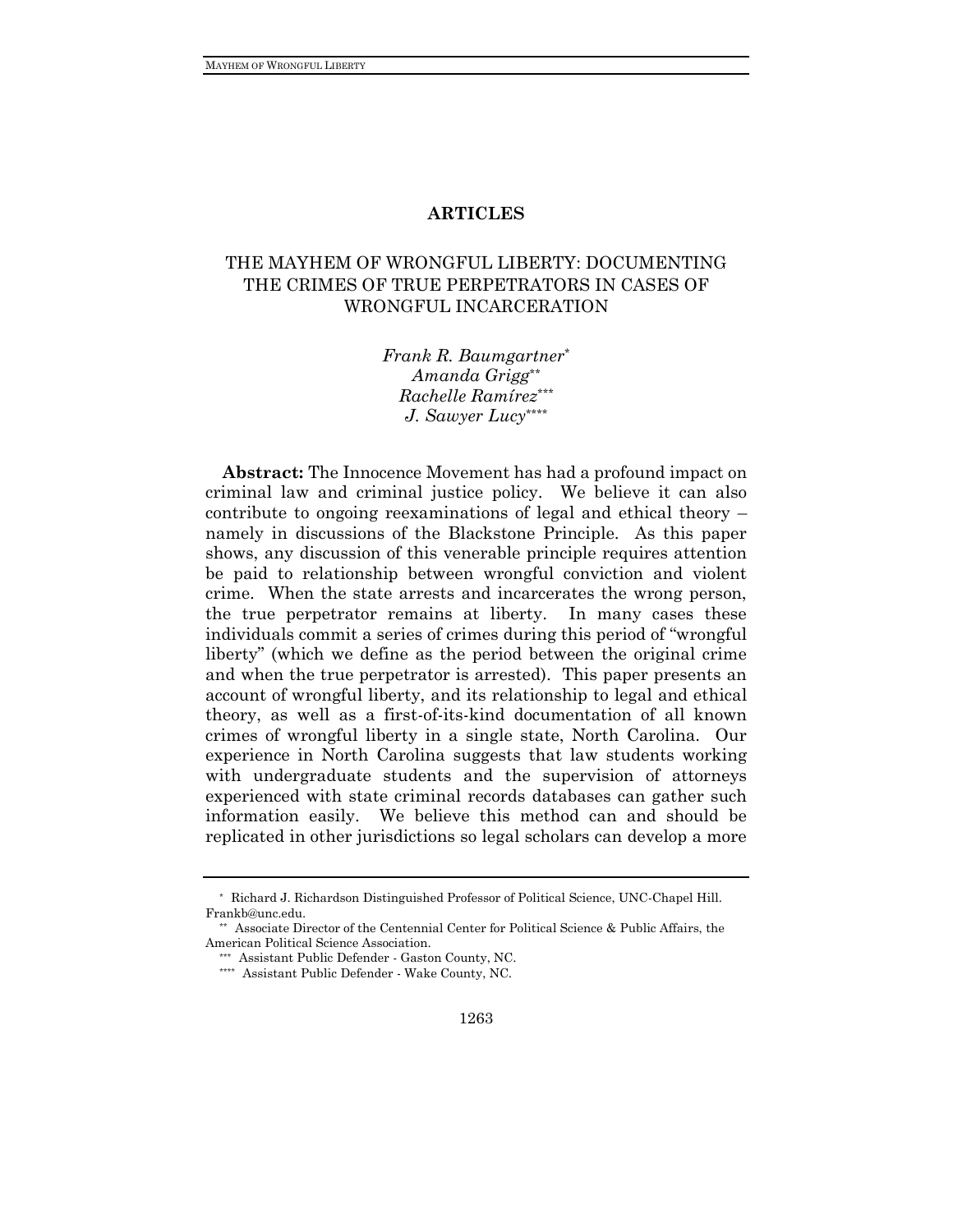complete understanding of how wrongful liberty informs the Blackstone Principle in the context of the American criminal justice system.

When the wrong individual is incarcerated for a crime they did not commit, they suffer a terrible injustice. But they are not alone. The victims of the crime suffer in multiple ways: from a false assurance that the crime has been solved, possibly from participating as a witness leading to a wrongful conviction, and later from the consequences of exoneration. These events may leave the original crime victim doubly victimized; once by the criminal and then by the criminal justice system. But the wrongs may also include a third category of innocent victims. When the state arrests and incarcerates the wrong person, the true perpetrator remains at liberty. In many cases these individuals commit a series of crimes during this period of "wrongful liberty." We define this period as the time between the original crime and when the true perpetrator is arrested. In some cases, this is a period of decades, as the criminal justice system is wrongly assured that the perpetrator is in custody, when in fact they are on the street. Most studies have focused on wrongful conviction or wrongful incarceration, but we focus here on the reciprocal: when the wrong person is in custody, the true perpetrator remains, wrongfully, at liberty and therefore free to commit more crimes. Efforts to document crimes of wrongful liberty can advance public and scholarly debates over how best to balance the harms and goods at stake in our criminal justice system, in addition to expanding the scope of injustices associated with wrongful convictions.

In recent years, North Carolina has seen thirty-six exonerations.<sup>1</sup> Of these cases, we have identified nine cases where the true perpetrator of the original crime was later convicted. Looking at the period between the crime and the later arrest of the true perpetrator, we review legal and media sources to document the crimes committed during this period. In the well-known "Picking Cotton" case, for example, the true perpetrator not only committed the two brutal rapes for which Ronald Cotton was incarcerated, but he committed six more before he was eventually arrested.<sup>2</sup> Thus, there were six additional victims of the *wrongful liberty* of a guilty criminal. Our goal is to document, for one state, the number of crimes associated with such situations and thereby to expand our understanding of the

<sup>1</sup> *See infra* Appendix.

<sup>2</sup> *See* Helen O'Neill, *The Perfect Witness*, WASH. POST (Mar. 4, 2001), https://www. washingtonpost.com/archive/lifestyle/2001/03/04/the-perfect-witness/a7fa0461-c15c-4237- 86db-52ab5069fbea/?utm\_term=.f718c6383d3c.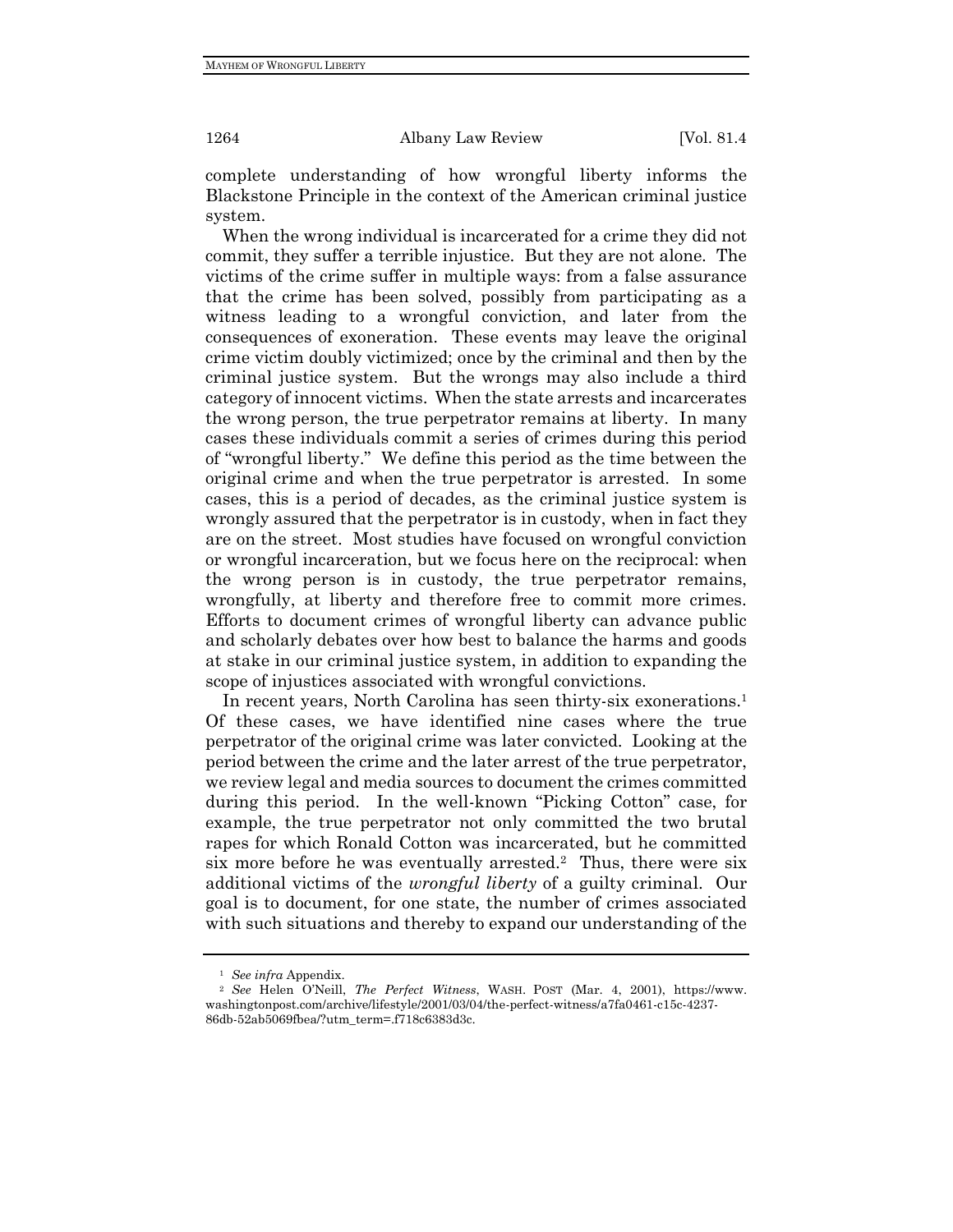social costs of wrongful incarceration. Those most directly affected include: a) the victims of the original crime; b) the person wrongfully imprisoned; c) the subsequent victims of the criminal who was wrongfully left at liberty. Advocates for victim services are natural allies of the innocence movement but they are rarely part of the conversation—partly, we think, because the crimes of wrongful liberty have never been fully recognized. We focus on North Carolina as a first step to document the feasibility of such a project, but we hope that our project will form the basis for studies in other states as well.

This article proceeds in five parts. Part I provides a brief history of Blackstone's principle, recent debates, and introduces the concept of wrongful liberty. Part II offers two prominent examples of individuals who committed crimes during their period of wrongful liberty. Part III Provides a review of the somewhat limited scholarship on the harms associated with wrongful liberty. Part IV presents findings from an original survey of crimes of wrongful liberty in North Carolina, including detailed case information for one particularly tragic set of crimes of wrongful liberty. Finally, Part V offers recommendations for incorporating attention to crimes of wrongful liberty into both legal scholarship and wrongful liberty activism and research.

### I. BLACKSTONE'S PRINCIPLE AND WRONGFUL LIBERTY

Writing in the Eighteenth century, English jurist William Blackstone argued that "it is better that ten guilty persons escape, than that one innocent suffer."<sup>3</sup> The Blackstone principle went on to become the basis for many of our criminal justice system's strict procedural rules including the beyond-a-reasonable-doubt standard required to secure a criminal conviction.<sup>4</sup> For many years its benefits were assumed. However, in recent years there have been renewed debates about the value of Blackstone's principle.<sup>5</sup> Many defenders

<sup>3</sup> 1 ST. GEORGE TUCKER, BLACKSTONE'S COMMENTARIES: WITH NOTES OF REFERENCE TO THE CONSTITUTION AND LAWS OF THE FEDERAL GOVERNMENT OF THE UNITED STATES AND THE COMMONWEALTH OF VIRGINIA 358 (William Young Birch & Abraham Small eds., 1803). He was not the first or last to make such a claim, but the notion that a society should err on the side of false acquittals is now known as the Blackstone principle. *See* Joel S. Johnson, *Benefits of Error: A Dynamic Defense of the Blackstone Principle in Criminal Law*, 102 VA. L. REV. 237, 238 (2016).

<sup>4</sup> *See* Johnson, *supra* note 3, at 238.

<sup>5</sup> *See e.g.*, Laura I. Appleman, *A Tragedy of Errors: Blackstone, Procedural Asymmetry, and Criminal Justice*, 128 HARV. L. REV. F. 91, 91, 92 (2015); Daniel Epps, *The Consequences of Error in Criminal Justice*, 128 HARV. L. REV. 1065, 1069 (2015); Johnson, *supra* note 3, at 239.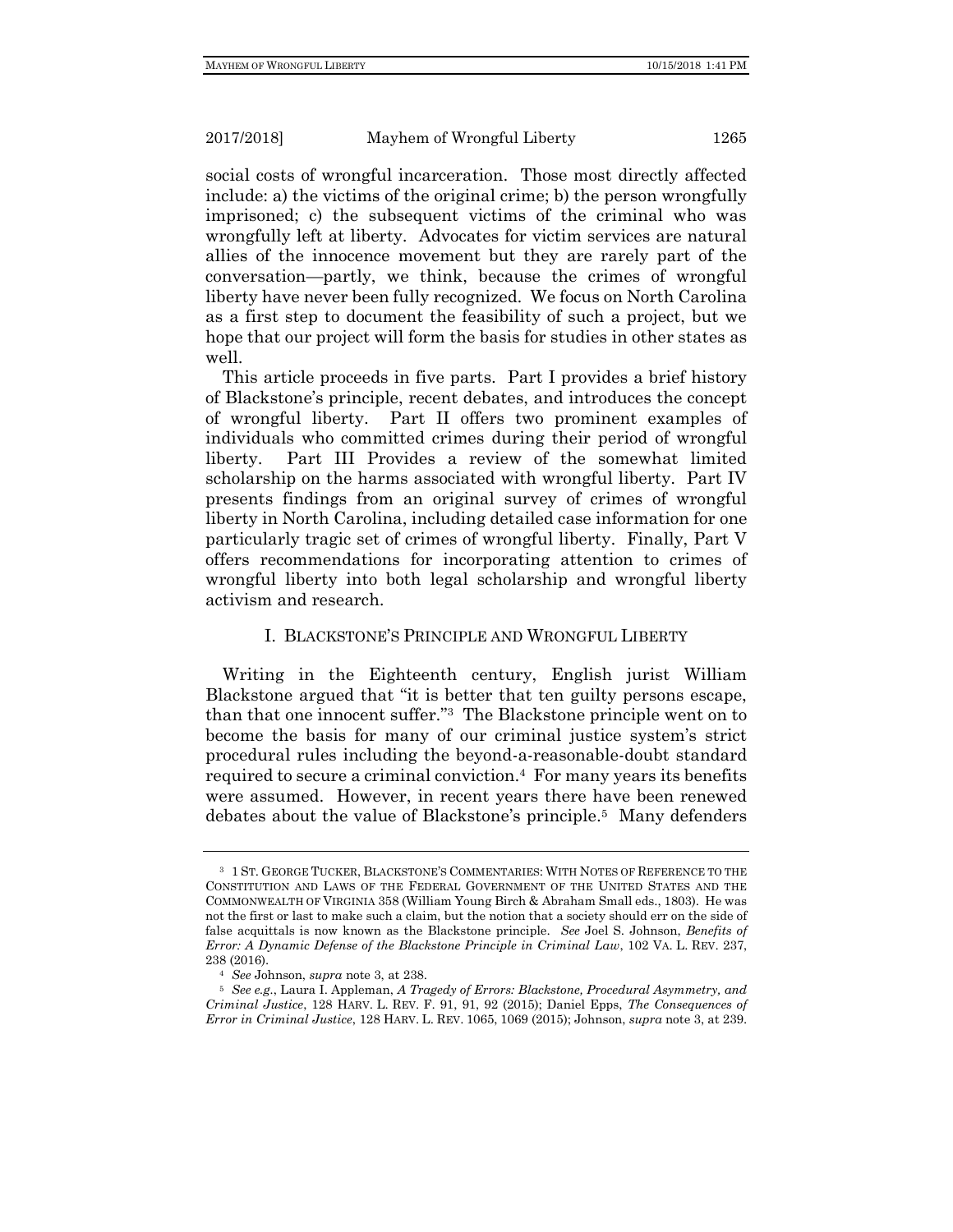of the principle have emphasized the harms that wrongful convictions inflict on the wrongfully convicted.<sup>6</sup> Debates over Blackstone would benefit from a consideration of less well-documented harms associated with wrongful liberty. Evidence of crimes of wrongful liberty thus demonstrates that the harms of wrongful conviction are greater than previously thought.

Many arguments in favor of the Blackstone principle posit that the costs associated with false convictions are much higher than those associated with false acquittals, thus encouraging us to err on the side of acquittals.<sup>7</sup> Ronald Dworkin has argued that false convictions constitute a unique moral harm and criticized utilitarian perspectives on Blackstone for failing to attend to this harm.<sup>8</sup> Similarly, Harvard Law Professor Richard Fallon has argued that false convictions are more morally disturbing than false acquittals because the former involve the violation of fundamental rights.<sup>9</sup> Utilitarian defenders of Blackstone focus on the balance of harms, arguing that convicting an innocent person involves more harms than falsely acquitting a guilty person.<sup>10</sup> In these accounts, harms of wrongful conviction include the loss of liberty, stigma, and long-term psychological harms, all echoed by the innocence movement and increasingly well-documented by scholars.<sup>11</sup>

<sup>9</sup> *See, e.g.*, Richard H. Fallon Jr., *The Core of an Uneasy Case for Judicial Review*, 121 HARV. L. REV. 1693, 1706 (2008).

<sup>6</sup> *See* Appleman, *supra* note 5, at 96, 97.

<sup>7</sup> These arguments fall into two main camps: deontological arguments focused on the morality of false convictions, and consequentialist arguments that weigh the costs and benefits of erring on the side of false convictions or acquittals. *See* Epps, *supra* note 5, at 1125, 1131. Supreme Court Justice Harlan espoused the latter, utilitarian argument for Blackstone while writing for the majority in *In re Winship*: "Because the standard of proof affects the comparative frequency of [false positives and false negatives], the choice of the standard to be applied in a particular kind of litigation should, in a rational world, reflect an assessment of the comparative social disutility of each. . . . In a criminal case . . . we do not view the social disutility of convicting an innocent man as equivalent to the disutility of acquitting someone who is guilty."397 U.S. 358, 371, 372 (1970). *See* Lawrence B. Solum, *Presumptions and Transcendentalism—You Prove It! Why Should I?*, 17 HARV. J.L. & PUB. POL'Y 691, 701 (1994). *See also* LARRY LAUDAN, TRUTH, ERROR, AND CRIMINAL LAW: AN ESSAY IN LEGAL EPISTEMOLOGY 144 (2006); Larry Laudan, *The Rules of Trial, Political Morality and the Costs of Error: Or, Is Proof Beyond a Reasonable Doubt Doing More Harm Than Good?*, *in* 1 OXFORD STUDIES IN PHILOSOPHY OF LAW 196–97, 198 (Leslie Green & Brian Leiter eds., 2011) [hereinafter *The Rules of Trial, Political Morality and the Costs of Error*] (asserting that mistaken convictions are morally worse than mistaken acquittals).

<sup>8</sup> *See* Ronald Dworkin, *Principle, Policy, Procedure*, *in* CRIME, PROOF AND PUNISHMENT: ESSAYS IN MEMORY OF SIR RUPERT CROSS 193–201 (Colin Tapper ed., 1981).

<sup>10</sup> *See* Solum, *supra* note 7, at 701.

 $^{\rm 11}$ Marvin Zalman defines the innocence movement as "a related set of activities by lawyers, cognitive and social psychologists, other social scientists, legal scholars, government personnel, journalists, documentarians, freelance writers, and citizen activists who, since the mid-1990s, have worked to free innocent prisoners and rectify perceived causes of miscarriages of justice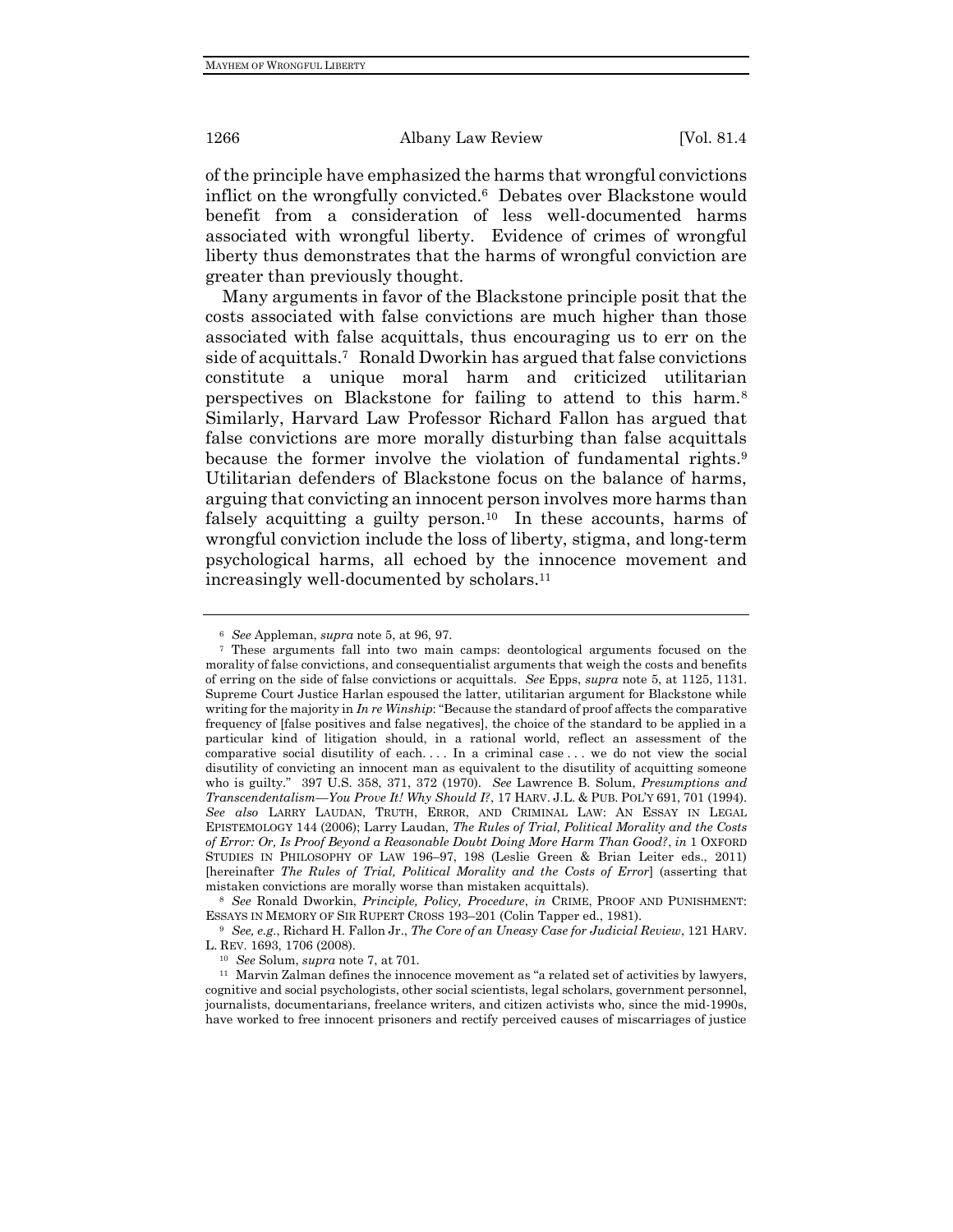The most common critique of the Blackstone principle is that the theory is "insufficiently sensitive to the cost of false *acquittals*."<sup>12</sup> Some critics highlight the damage false acquittals cause to victims of crimes, comparing the harms of criminal victimization to the harm experienced by someone wrongfully convicted. For example, in their paper titled "Deadly Dilemmas," Larry Laudan and Ronald Allen ask:

In what sense can it be worse to be wrongfully convicted of murder than to be murdered? . . . We doubt many would share these apparent implications of the position that wrongful conviction is a worse harm than criminal victimization, at least where serious violent crimes are concerned.<sup>13</sup>

Laudan and Allen go on to explain, "when balancing, one must decide to what extent he or she prefers false convictions to victimization."<sup>14</sup> These arguments present the risk of increased victimization as independent of the risk of increased false convictions. Under this view, victimization and acquittals are linked, but victimization and false convictions are discrete and in conflict. Similarly, many other critics of the Blackstone principle highlight its potential to minimize deterrence and create more crime victims.<sup>15</sup>

in the United States." Marvin Zalman, *An Integrated Justice Model of Wrongful Convictions,* 74 ALB. L. REV., 1465, 1468 (2010); *see also* Michael D. Pepson & John N. Sharifi, *Lego v. Twomey: The Improbable Relationship Between an Obscure Supreme Court Decision and Wrongful Convictions*, 47 AM. CRIM. L. REV. 1185, 1186–87 (2010) (providing scholarly accounts of the harms of wrongful conviction). There is much additional scholarship on the harms of wrongful convictions. *See, e.g.*, Saundra D. Westervelt & Kimberly J. Cook, *Life After Exoneration: Examining the Aftermath of a Wrongful Capital Conviction*, *in* WRONGFUL CONVICTIONS AND MISCARRIAGES OF JUSTICE: CAUSES AND REMEDIES IN NORTH AMERICAN AND EUROPEAN CRIMINAL JUSTICE SYSTEMS 261–62 (C. Ronald Huff & Martin Killias eds., 2013) [hereinafter *Life After Exoneration*]; Adrian T. Grounds, *Understanding the Effects of Wrongful Imprisonment*, 32 CRIME AND JUST. 1, 2 (2005); Sion Jenkins, *Secondary Victims and the Trauma of Wrongful Conviction: Families and Children's Perspectives on Imprisonment, Release and Adjustment*, 46 AUSTL. & N.Z. J. OF CRIMINOLOGY 119, 127, 128 (2013); Zieva Dauber Konvisser, *Psychological Consequences of Wrongful Conviction in Women and the Possibility of Positive Change*, 5 DEPAUL J. SOC. JUST. 221, 251–52 (2011); Saundra D. Westervelt & Kimberly J. Cook, *Coping with Innocence After Death Row*, 7 CONTEXTS 32, 36 (2008) [hereinafter *Coping*]; Jennifer Wildeman, et al., *Experiencing Wrongful and Unlawful Conviction*, 50 J. OF OFFENDER REHABILITATION 411, 415, 416 (2011).

<sup>12</sup> *See* Epps, *supra* note 5, at 1089.

<sup>13</sup> Ronald J. Allen & Larry Laudan, *Why Do We Convict As Many Innocent People As We Do?: Deadly Dilemmas*, 41 TEX. TECH L. REV. 65, 83 (2008).

<sup>14</sup> *Id.*

<sup>15</sup> *See id.* at 72–73, 75 (discussing the Blackstone principles' potential to undermine deterrence); *see, e.g.*, *The Rules of Trial, Political Morality and the Costs of Error*, *supra* note 7, at 198; Jeffrey Reiman & Ernest Van Den Haag, *On the Common Saying That It Is Better That Ten Guilty Persons Escape Than That One Innocent Suffer: Pro and Con*, *in* 7 SOCIAL PHILOSOPHY AND POLICY 226–38 (1990). Allen and Lauden argue that the falsely acquitted will go on to "visit unearned, grievous harm on vast numbers of innocent citizens." Allen & Laudan, *supra* note 13, at 75. Similarly, Epps argues that by making convictions harder to obtain,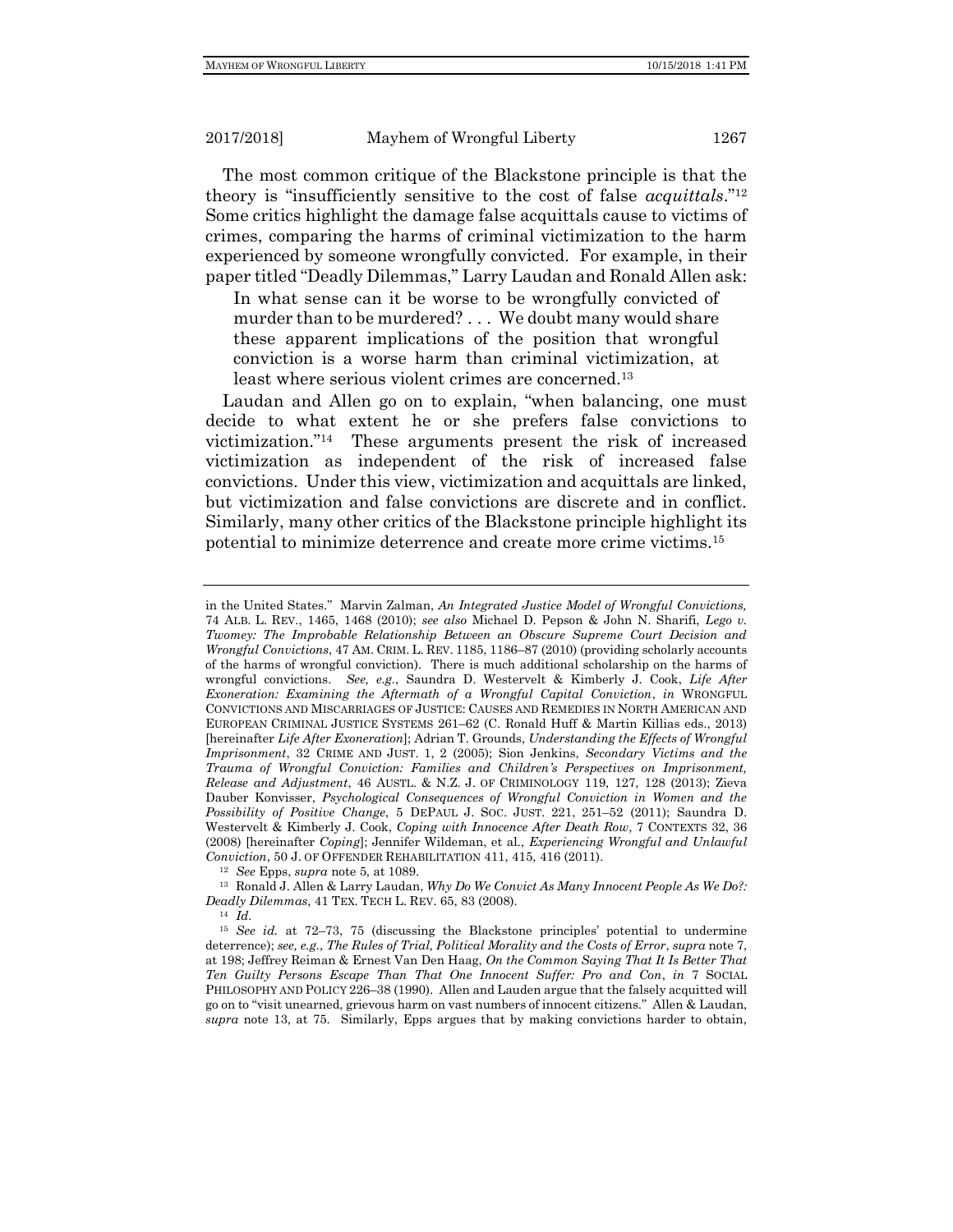Another line of Blackstone critique focuses on the harms false acquittals inflict on victims of crime. Considering the Blackstone principle, R.L. Lippke argues that we must also factor into our evaluation the "additional anguish experienced by crime victims whose victimizers escape all punishment."<sup>16</sup> As he argues, victims and loved ones who must cope with a false acquittal experience "profound disappointment and despair."<sup>17</sup> In the aforementioned work by Laudan and Allen, they note that acquittals result in a "failure to satisfy victims' retributive feelings [and] lack of closure."<sup>18</sup>

What much of this conversation misses is that false convictions and false acquittals often have similar consequences in terms of future victimization and harms to original victims.<sup>19</sup> Specifically, false convictions resulting in wrongful liberty constitute a form of false acquittal. In both cases, a guilty person is allowed to go free through failures of the criminal justice system. In wrongful liberty cases, the failure is not an unsuccessful attempt to convict a true perpetrator, but the wrongful conviction of an innocent person in the true perpetrator's place. Particularly relevant to debates over the Blackstone principle, this means that when a false conviction results in a period of wrongful liberty for a true perpetrator, the harms of false conviction include many of the harms of false acquittal.

As has been well-documented by victims themselves, wrongful conviction also harms original crime victims. Many victims face guilt and shaming for their involvement in a wrongful conviction, and those whose true perpetrators are identified can face a second,

Blackstone results in more incapacitated criminals and provides less deterrence than a non-Blackstone world. *See* Epps, *supra* note 5, at 1105.

<sup>16</sup> Richard L. Lippke, *Punishing the Guilty Not the Innocent*, *in* LAW AND LEGAL THEORY 257, 262 (Thom Brooks ed., 2013).

<sup>17</sup> Richard L Lippke, *Adjudication Error, Finality, and Asymmetry in the Criminal Law*, 26 CAN. J. L. & JURIS. 377, 383–84 (2013).

<sup>18</sup> Allen & Laudan, *supra* note 13, at 73.

<sup>&</sup>lt;sup>19</sup> There has been some limited attention to concerns about wrongful liberty among those debating the Blackstone principle. *See* LAUDAN, *supra* note 7, at 69; Talia Fisher, *The Boundaries of Plea Bargaining: Negotiating the Standard of Proof*, 97 J. CRIM. L. & CRIMINOLOGY 943, 980 (2007). In Daniel Epp's "dynamic critique" of the Blackstone Principle he rejects what he calls the "double-tragedy" argument. Epps, *supra* note 5, at 1070, 1125. As Epps explains, the double tragedy argument "merely posits that, as a logical matter, these costs are a superset that includes all the costs of false acquittals—plus more." *Id.* at 1125. Epps cites Richard Lippke who notes that punishment of the innocent does "two bad things," it harms an innocent individual and fails to punish a guilty individual. *Id.* Lippke continues, "[b]y contrast, when we fail to punish the guilty, we do (or, perhaps, allow) only the one bad thing of failing to punish the guilty for their crimes." *Id.* Though the overlapping harms inherent in wrongful liberty are noted, they are rarely the focus of arguments for or against the Blackstone principle.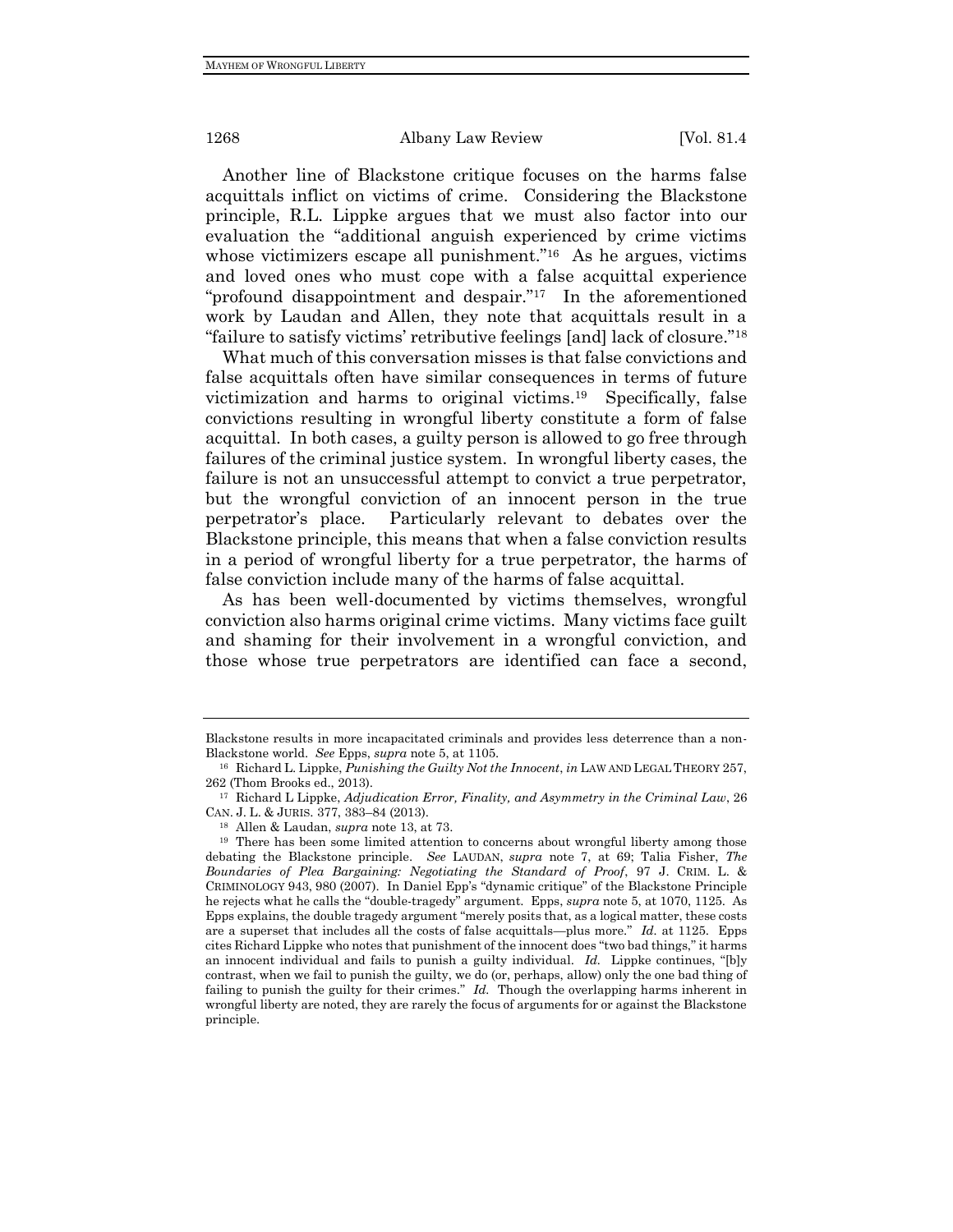emotionally draining trial.<sup>20</sup> Original crime survivors are often asked to serve as key eyewitnesses in police line-up and identification procedures that are later seen to be leading and inaccurate, making them participants in a process they do not control, but which leads to a miscarriage of justice.<sup>21</sup> This compounds the harm of their original crime victimization, extends the harm to an innocent defendant, and leaves the true perpetrator free to commit more crimes. Original crime victims suffer re-traumatization of the original crime and trial during litigation of the innocent prisoner's post-conviction claim of innocence and exoneration process. Even without finding the true perpetrator, the process leading to possible legal recognition of error presents a severely traumatic event for the original crime survivor.<sup>22</sup> They are forced to confront the fact that an innocent may have paid the price for their crime. All too often, they find that the true perpetrator was never apprehended or brought to justice.<sup>23</sup> As documented here for the first time, criminalization of additional victims is a meaningful consequence of false convictions.

<sup>20</sup> JENNIFER THOMPSON-CANNINO ET AL., PICKING COTTON: OUR MEMOIR OF INJUSTICE AND REDEMPTION 214–15, 270 (2009); Dan S. Levey, *Wrongfully Convicted: A No-Win Situation for the Victim*, 52 DRAKE L. REV. 695, 698–99 (2004); Erin J. Williamson et al., *Wrongful Convictions: Understanding the Experiences of the Original Crime Victims*, 31 VIOLENCE & VICTIMS 155, 160–61 (2016); Chris Jenkins, *Helping Victims in DNA Exoneration Cases*, TEX. DIST. & COUNTY ATTYS ASS'N (2009), http://www.tdcaa.com/node/4200.

<sup>21</sup> *Cf.* Levey, *supra* note 20, at 701 (discussing the fact that victim-related evidence, such as DNA, does not prevent miscarriages of justice); *see also* Tasha A. Menakar & Robert J. Cramer, *The Victim as Witness: Strategies for Increasing Credibility Among Rape Victim-Witnesses in Court*, 12 J. OF FORENSIC PSYCHOL. PRAC. 424, 426–27 (2014) (discussing the likelihood of victim testimony and involvement).

<sup>22</sup> *See id.* at 699, 701.

<sup>&</sup>lt;sup>23</sup> For example, the heart-wrenching stories brought together by the National Institute of Justice ("NIJ") for the first time in holding "listening session[s]" in February 2016. Conference Minutes, Nat'l Inst. of Justice*, Exonerees and Original Victims of Wrongful Conviction: Listening Sessions to Inform Programs and Research* 1 (Feb. 22–24, 2016) (on file at https://www.ncjrs.gov/pdffiles1/nij/249931.pdf). These events, bringing together exonerees as well as survivors of crimes for which the wrong person was incarcerated, included numerous expressions of grief and suffering at the various events in the legal system that compounded the harm committed in the original crime itself. *Id.* These issues are only now gaining greater attention, as evidenced by the fact that the NIJ had never previously held such an event before 2016, and by the creation in 2015 of a new organization, the Healing Justice Project by crime survivor and author Jennifer Thompson. *See id.* at 2; *Restoration After Wrongful Conviction*, HEALING JUST. PROJECT, http://www.healingjusticeproject.org/ (last visited Feb. 19, 2018). These events are not unrelated as the Healing Justice Project was one of the key organizers of the NIJ listening session. Conference Minutes, Nat'l Inst. of Justice, *supra*. Healing Justice is the only organization with an exclusive mission of seeking to address the harms created by wrongful convictions. *See Restoration After Wrongful Conviction*, *supra*. These harms of wrongful incarceration also involve wrongful liberty; crime survivors, those wrongfully convicted, those associated with either, and all those involved as judges, attorneys, jurors, or in other capacities can be traumatized by the knowledge that they participated not only in putting an innocent in prison, but that they allowed a guilty perpetrator to go free.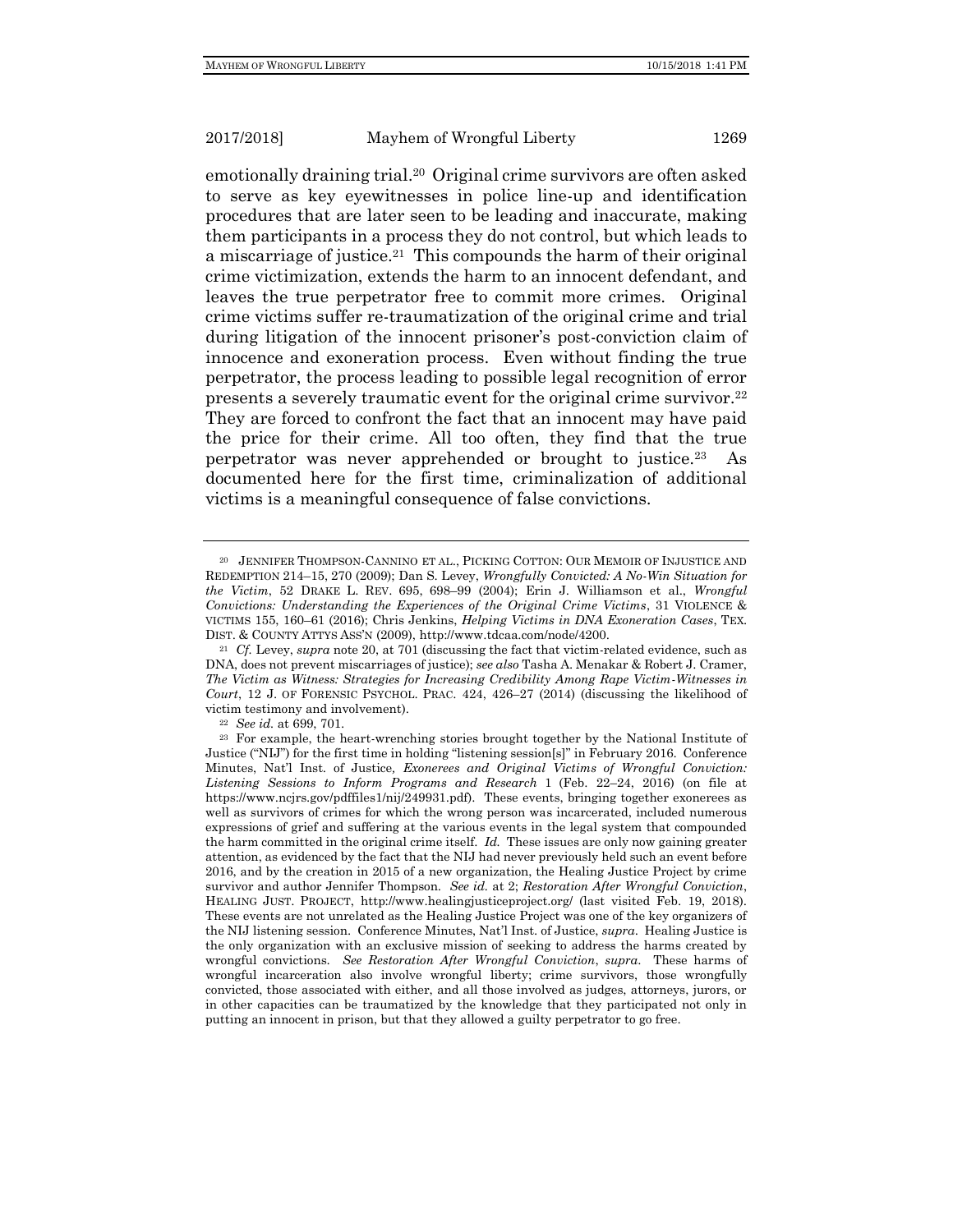### II. PROMINENT EXAMPLES OF WRONGFUL LIBERTY

# *A. David Harris*

Many are familiar with the case of David Harris, whose killing of a Dallas police officer and framing of Randall Dale Adams were documented in the film *The Thin Blue Line.*<sup>24</sup> In November of 1976, at just sixteen years old, Harris stole his neighbor's car and his father's gun and drove from his small home town of Vidor, Texas, to Dallas.<sup>25</sup> While there, Harris offered a ride to a man he saw walking along the side of the road.<sup>26</sup> The man, Randall Dale Adams, had just arrived in Dallas in search of work.<sup>27</sup> After dropping Adams off at his hotel, Harris was stopped by police for a routine traffic violation.<sup>28</sup> During the stop he shot Dallas police officer Robert Wood six times with the stolen, .22 caliber pistol, continuing to shoot after the officer had fallen to the ground.<sup>29</sup> Harris was eventually arrested in his hometown of Vidor for driving the vehicle involved in the murder.<sup>30</sup> Harris framed Randall Dale Adams for the crime.<sup>31</sup> Though the evidence pointed overwhelmingly to Harris, he made a far less appealing defendant than the twenty-eight-year-old Adams, particularly because Harris was too young to be eligible for the death penalty.<sup>32</sup>

Adams was convicted and sentenced to death.<sup>33</sup> He spent twelve years in prison before being released in 1989, in large part due to the publicity garnered by the now-famous documentary film about the case*.* 34 Though Harris admitted to the murder during the filming of the documentary, he never formally confessed to it and was never charged.<sup>35</sup> After this early brush with police, Harris went on to commit a number of crimes before joining the army.<sup>36</sup> In 1978, while

<sup>24</sup> THE THIN BLUE LINE (American Playhouse 1998).

<sup>25</sup> *See* Douglas Martin, *Randall Adams, 61, Dies; Freed with Help of Film*, N.Y. TIMES (June 25, 2011), http://www.nytimes.com/2011/06/26/us/26adams.html.

<sup>26</sup> *See id.*

<sup>27</sup> *See id.*

<sup>28</sup> *See* C. RONALD HUFF ET AL., CONVICTED BUT INNOCENT: WRONGFUL CONVICTION AND PUBLIC POLICY 34 (1996).

<sup>29</sup> *See id.* at 34, 35.

<sup>30</sup> *See* MARTIN YANT, PRESUMED GUILTY: WHEN INNOCENT PEOPLE ARE WRONGLY CONVICTED 20, 21 (1991).

<sup>31</sup> *See id.* at 21.

<sup>32</sup> *See id.* at 23.

<sup>33</sup> *See* HUFF ET AL., *supra* note 28, at 39.

<sup>34</sup> *See id.* at 40.

<sup>35</sup> *See id.* at 41; THE THIN BLUE LINE, *supra* note 24.

<sup>36</sup> *See* HUFF ET AL., *supra* note 28, at 41; YANT, *supra* note 30, at 30.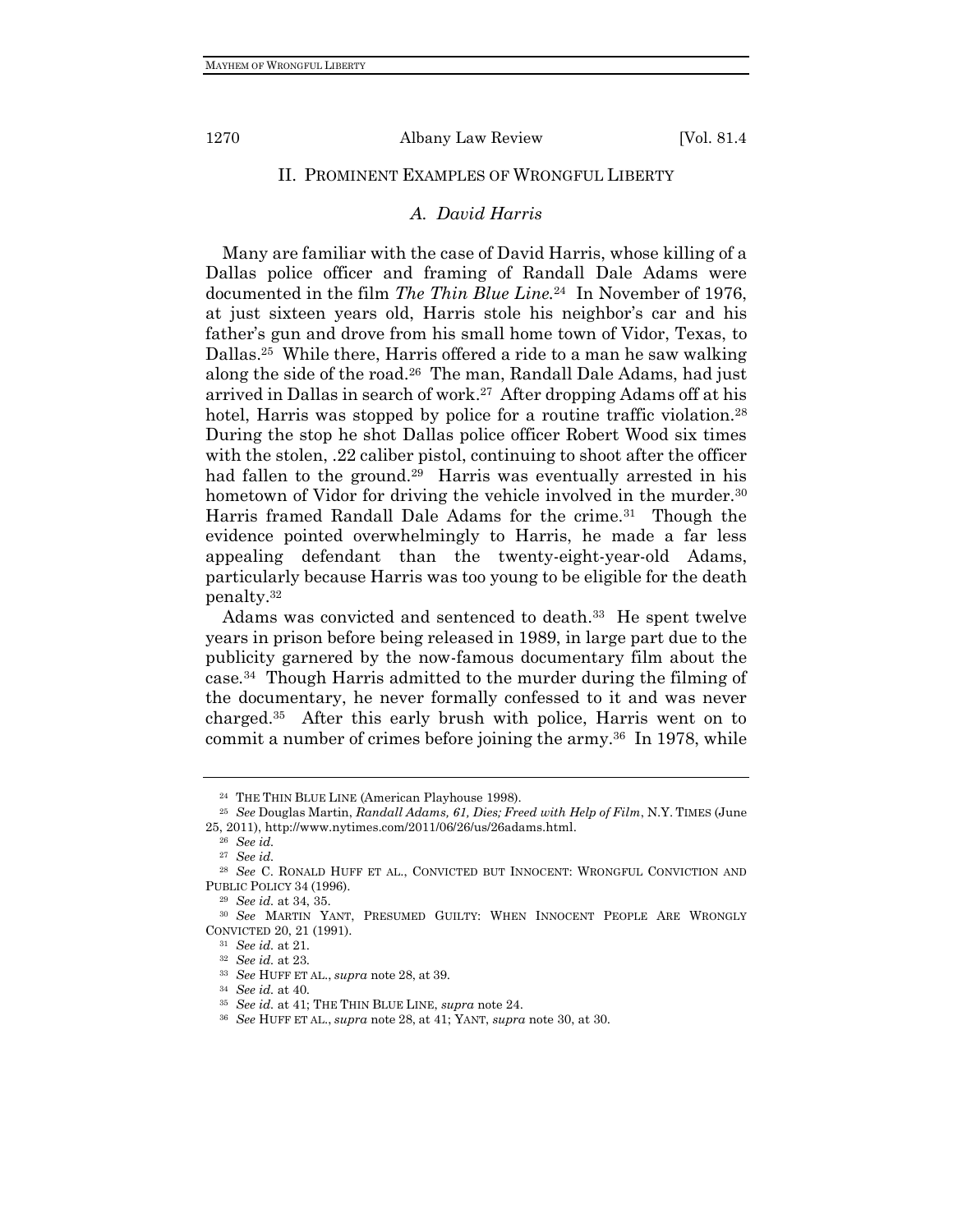stationed in Germany, Harris committed a series of burglaries, an armed robbery, and violently assaulted his commanding officer.<sup>37</sup> He was court-martialed and served eight months in Ft. Leavenworth Military Prison.<sup>38</sup> Following his release on June 29, 1979, Harris stole a car and drove to California.<sup>39</sup> Harris and an accomplice picked up a hitchhiker named James Filaan in San Bernardino County.<sup>40</sup> In the ensuing "twenty-four hours, Harris and his accomplice forced Filaan to [take part] in a series of thefts and robberies."<sup>41</sup> When police confronted the three during a robbery, Harris aimed his gun at one of the police officers and pulled the trigger, which misfired.<sup>42</sup> The three men were taken into custody and Harris was charged with armed robbery and kidnapping.<sup>43</sup> He was sentenced to six years in San Quentin prison.<sup>44</sup> While incarcerated, "[Harris] was convicted of possession of a deadly weapon by a prisoner . . . and was sentenced to an additional two years."<sup>45</sup>

Harris was released from San Quentin in 1984 and was permitted to return to Vidor through a special arrangement.<sup>46</sup> In the early morning hours of September 1, 1985, armed with a .38 caliber revolver, Harris broke into the apartment of Mark Mays and his girlfriend, Roxanne Lockhard.<sup>47</sup> While entering their bedroom, Harris woke the couple up and ordered Mays to lock himself in the bathroom.<sup>48</sup> He led Lockhard out of the home at gunpoint and told her to get into his pickup truck.<sup>49</sup> Mays freed himself, and followed Harris and Lockhard with a 9 mm pistol.<sup>50</sup> At trial, Lockhard testified that after hearing gunfire, she got out of the truck to find Mays bent over, wounded.<sup>51</sup> She ran back into the house to call the

<sup>37</sup> YANT, *supra* note 30, at 30.

<sup>38</sup> *See id.*

<sup>39</sup> *See id.* at 30–31.

<sup>40</sup> *See id.* at 31.

<sup>41</sup> *Id.*

<sup>42</sup> *See id.*

<sup>43</sup> *See id.*

<sup>44</sup> *See id.*

<sup>45</sup> Media Advisory, Greg Abbott, Tex. Attorney Gen., David Ray Harris Scheduled For Execution (June 22, 2004) (on file at https://texasattorneygeneral.gov/oagnews/release.php ?id=502).

<sup>46</sup> *See* YANT, *supra* note 30, at 31.

<sup>47</sup> *See id.*; *Death Row Information: Executed Offenders*, TEX. DEP'T OF CRIM. JUST., https:// www.tdcj.state.tx.us/death\_row/dr\_executed\_offenders.html (last visited Feb. 18, 2018) (follow "Offender Information" hyperlink in row 323).

<sup>48</sup> *See Death Row Information: Executed Offenders*, *supra* note 47.

<sup>49</sup> *See* Media Advisory, Greg Abbott, *supra* note 45.

<sup>50</sup> *See Death Row Information: Executed Offenders*, *supra* note 47.

<sup>51</sup> *See* Media Advisory, Greg Abbott, *supra* note 45.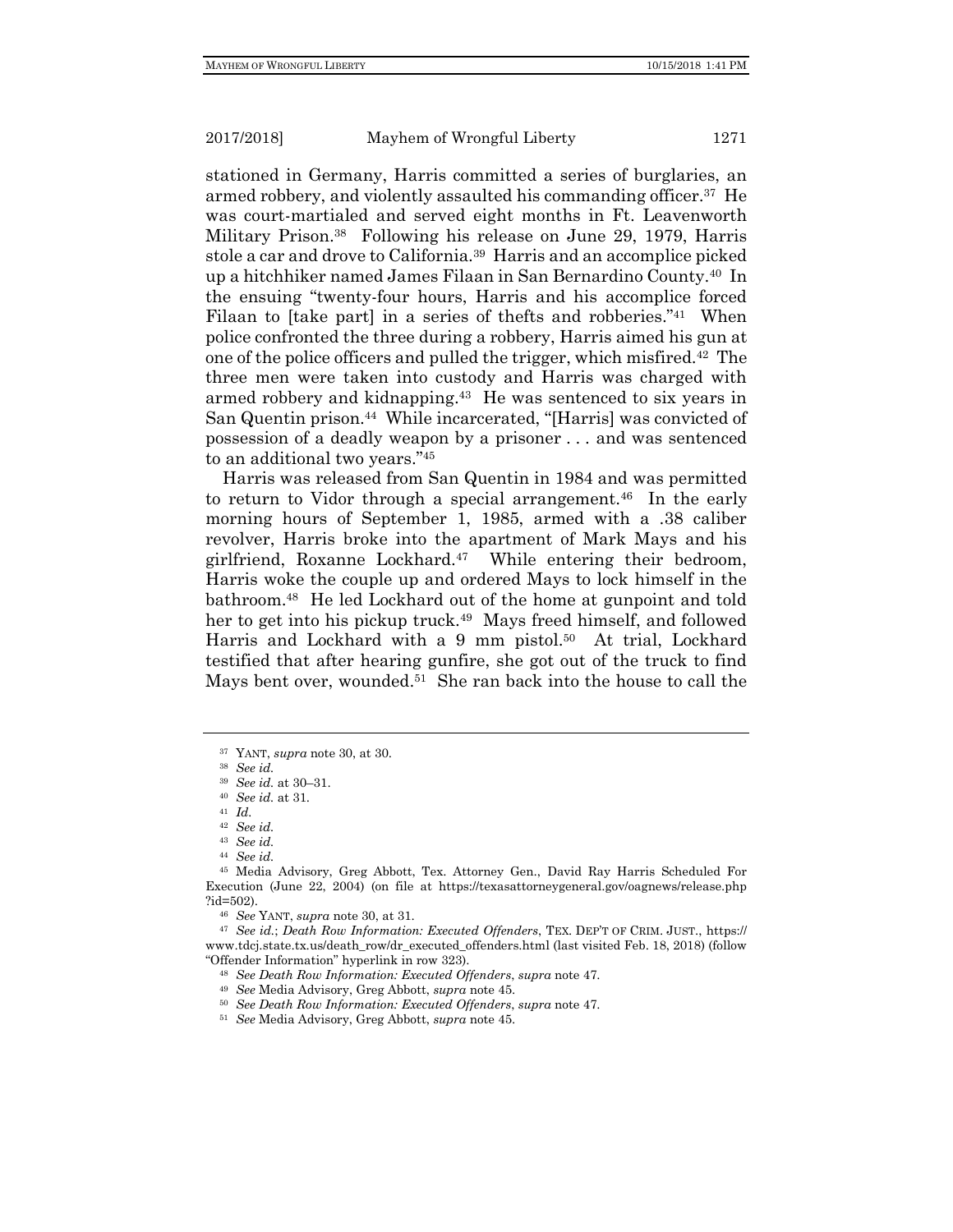police, and a shootout ensued.<sup>52</sup> Harris was hit twice before killing Mays and fleeing the scene.<sup>53</sup> Forensic pathologists testified at trial that the muzzle of Harris' gun was within two feet of Mays' body when the fatal shot was fired.<sup>54</sup> Some accounts suggest that Harris shot Mays three times at close range while he lay on the ground wounded.<sup>55</sup> Four days later, Harris was arrested after being pulled over on suspicion of drunk driving.<sup>56</sup> During interrogation, Harris attempted to blame Mays for the gunfight, telling police that nothing would have happened if Mays had stayed in the apartment: "'That man was crazy,' he said. 'He tried to kill me.'"<sup>57</sup>

We will never know how many crimes David Harris committed. But the summary above suggests that, after evading charges for the killing of a Dallas police officer, he was guilty at least of:

- 1. A series of burglaries in Germany while in the U.S. Army
- 2. Armed robbery
- 3. Assault on a commanding officer
- 4. Car theft
- 5. Kidnapping of James Filaan
- 6. A series of burglaries and thefts in California
- 7. Attempted killing of a police officer
- 8. Armed robbery
- 9. Kidnapping of Roxanne Lockhard
- 10. Murder of Mark Mays

David Harris is far from alone in engaging in an extended crime spree during a period when, if he had been arrested and convicted for his earlier crime, he would have been incarcerated. Thinking back to Blackstone's principle, Harris' case of wrongful liberty encompasses the harms of wrongful conviction as well as the kinds of substantial harms to further victims that are typically associated with wrongful acquittal. We have little information on how many crimes are associated with such periods of *wrongful liberty*. In this paper, we propose that documenting these crimes on a larger scale is entirely feasible, and that doing so could shift public opinion and elicit debate on how our criminal justice system should balance the risks of false

<sup>52</sup> *See id.*

<sup>53</sup> *See id.*

<sup>54</sup> *See id.*

<sup>55</sup> *See, e.g.*, YANT, *supra* note 30, at 31.

<sup>56</sup> *See Death Row Information: Executed Offenders*, *supra* note 47.

<sup>57</sup> *See* YANT, *supra* note 30, at 31.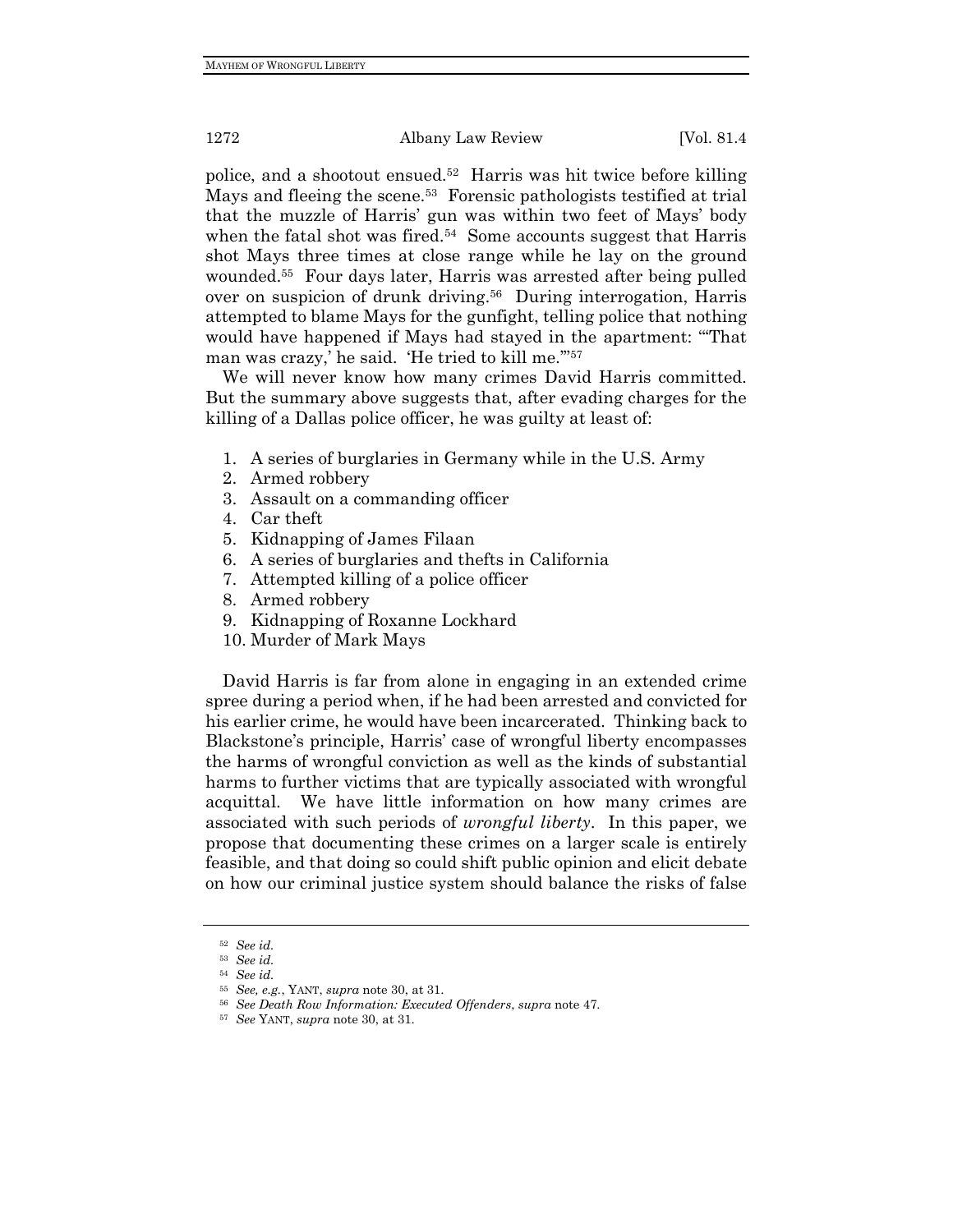acquittals and false convictions. To do this properly, we must recognize that a false conviction often also creates a false liberty.<sup>58</sup>

# *B. Albert Turner*

On October 27, 1987, Willie Grimes learned that there was a warrant out for his arrest and turned himself in to the police.<sup>59</sup> He maintained his innocence, offered the names of witnesses who could vouch for his whereabouts, and asked to take a polygraph test but was refused, then arrested and charged with rape and kidnapping.<sup>60</sup> Though police initially suspected Albert Turner, he was never arrested.<sup>61</sup> Instead, they focused on Grimes after an informant suggested that he fit the victim's assailant's description.<sup>62</sup> Grimes was arrested, charged, and convicted of two counts of rape and one count of kidnapping.<sup>63</sup> He was exonerated in 2012 after having served twenty-four years of a life sentence.<sup>64</sup> During the period when Mr. Grimes was serving time for Mr. Turner's 1987 crime, Mr. Turner did not stop committing crimes.<sup>65</sup> In fact, during his period of wrongful liberty, he was convicted of the violent crimes shown in the table below (we do not list drug possession or other nonviolent crimes here). During this period alone, Mr. Turner's habitually assaultive behavior would have made him eligible in 1989 for prosecution under the current Habitual Misdemeanor Assault statute, N.C.G.S. § 14- 33.2, and he could have faced enhanced Class H felonies as a result of his habitual status for every misdemeanor assault charge from 1989 onwards.<sup>66</sup> Having evaded justice in 1987, Turner continued to assault women over the next thirty years, finally going to prison in his fifties after a life of violence.<sup>67</sup>

<sup>58</sup> They do not always do so, since some false convictions involve convictions where no crime had occurred, as for example when a false murder conviction follows a suicide or an accident. Exoneree Beverly Monroe represents the former, and Sabrina Butler the latter; see the National Registry of Exonerations for information on these two cases.

<sup>59</sup> *See* Maurice Possley, *Willie Grimes*, NAT'L REGISTRY OF EXONERATIONS, (Oct. 8, 2012), https://www.law.umich.edu/special/exoneration/Pages/casedetail.aspx?caseid=4014.

<sup>60</sup> *See id.*

<sup>61</sup> *See id.*

<sup>62</sup> *See id.*

<sup>63</sup> *See id.*

<sup>64</sup> *See id.*

<sup>65</sup> *See* BENJAMIN RACHLIN, GHOST OF THE INNOCENT MAN: A TRUE STORY OF TRIAL AND REDEMPTION 286 (2017).

<sup>66</sup> *See* N.C. GEN. STAT. § 14-33.2 (2018).

<sup>67</sup> *See* RACHLIN, *supra* note 65, at 286.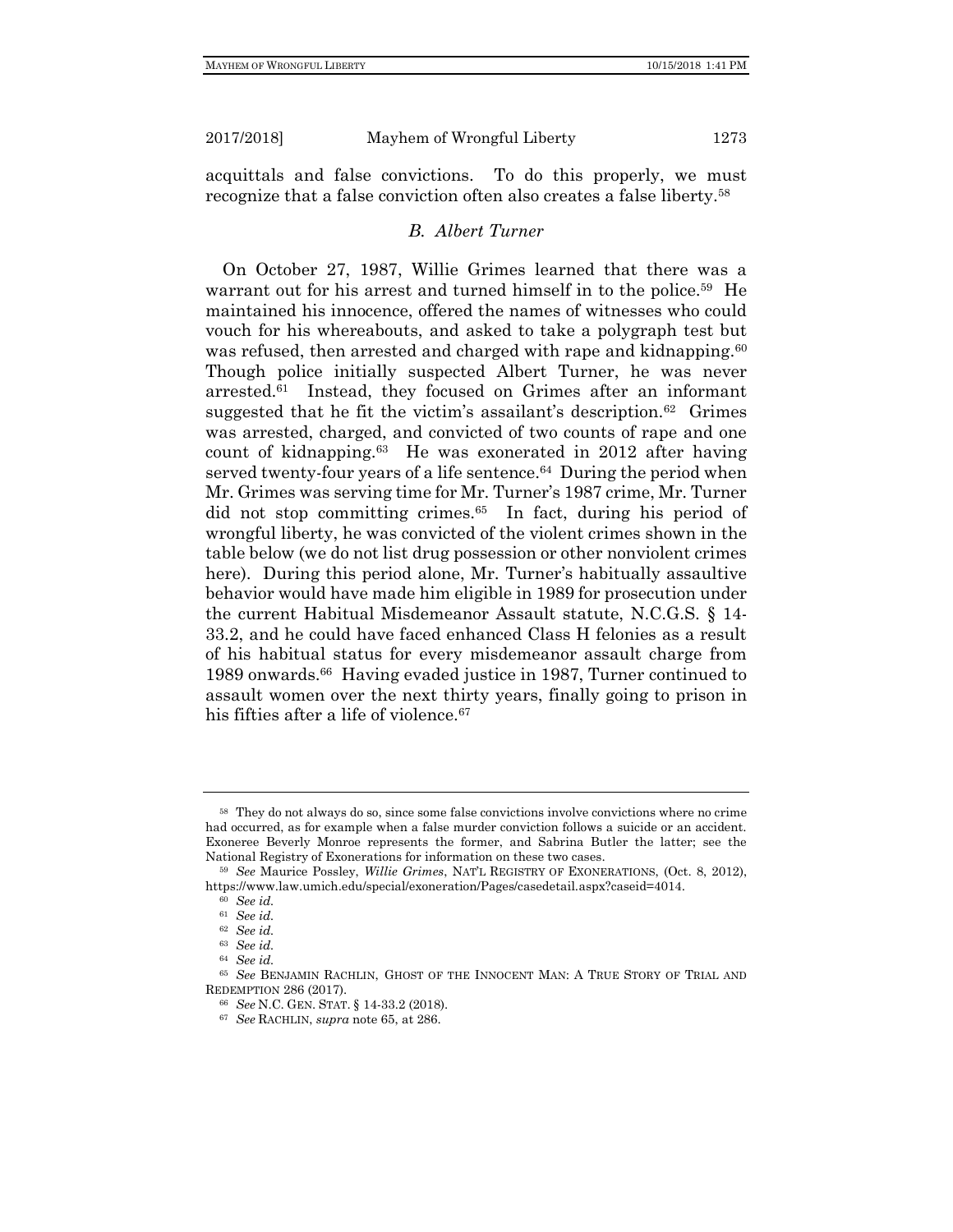| Crime          | Date       | Conviction                   |
|----------------|------------|------------------------------|
| $\mathbf{1}$   | 9/26/1988  | Simple Assault               |
| $\overline{2}$ | 12/20/1988 | Assault on a Female          |
| 3              | 3/26/1990  | Simple Assault               |
| $\overline{4}$ | 1/5/1994   | Simple Assault               |
| 5              | 12/20/1998 | Communicating Threats        |
| 6              | 12/20/1998 | Communicating Threats        |
| 7              | 3/28/1989  | Simple Assault               |
| 8              | 5/13/1995  | Assault on a Female          |
| 9              | 6/13/1995  | Assault with a Deadly Weapon |
| 10             | 2/2/1997   | Assault on a Female          |
| 11             | 1/10/1999  | Assault on a Female          |
| 12             | 4/9/2006   | Assault on a Female          |
| 13             | 4/9/2006   | Assault with a Deadly Weapon |
| 14             | 4/4/2008   | Assault on a Female          |
| 15             | 9/6/2008   | Assault on a Female          |

*Table 1: Violent Crimes Committed by Albert Turner During the Period Willie Grimes was Imprisoned for Turner's Earlier Crime.*

# III. REVIEW OF SCHOLARSHIP ON WRONGFUL LIBERTY

Much has been written about the aftermath of wrongful incarceration. Particular emphasis has been placed on the experiences of the exonerated in the aftermath of their exoneration. Saundra Westervelt and Kimberly Cook's efforts to interview death row exonerees about their post-exoneration lives, have addressed a number of the issues central to aftermath scholarship including the challenges facing exonerees as they cope with the trauma and stigma of wrongful conviction and the practical hurdles of reintegration.<sup>68</sup> Research on the psychological aftermath of exoneration suggests that the exonerated experience both immediate and long-term psychological harms as a result of wrongful conviction including

<sup>68</sup> *See Coping*, *supra* note 11, at 268; *Life After Exoneration*, *supra* note 11, at 268.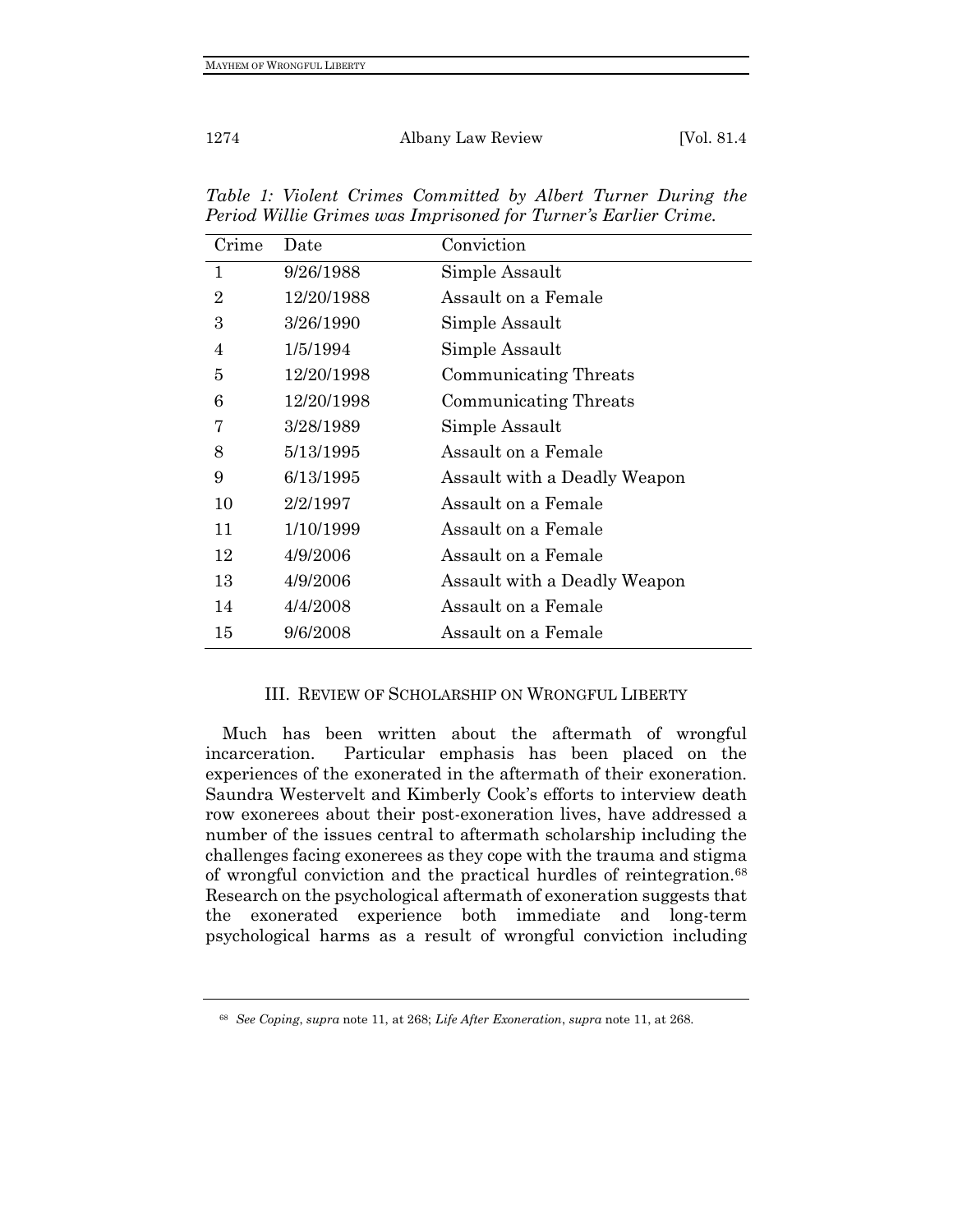clinical anxiety, depression, and PTSD.<sup>69</sup> Clinical work with individuals exonerated after long-term imprisonment has found that they experienced "severe" psychiatric morbidity and that they and their families faced difficulties similar to those of war veterans who had been exposed to chronic psychological traumas.<sup>70</sup> Still others compare the experiences of exonerees to those of refugees.<sup>71</sup> More recent work has begun to examine the cultural aftermath of miscarriages of justice, suggesting that wrongful convictions can result in the widespread adoption of false beliefs about the nature of crime.<sup>72</sup>

Estimates of the rate of wrongful convictions range widely, from Justice Scalia's 0.027 percent<sup>73</sup> to as high as 37.7 percent, when accounting for denials of guilt. 74 Samuel Gross and colleagues reviewed death-sentenced cases and came to an estimate of four percent.<sup>75</sup> Kelly Walsh and colleagues reviewed Virginia sexual assault cases with DNA evidence from the 1970s and 1980s, estimate that 11.6 percent of such convictions were wrongful.<sup>76</sup> Their estimate is based on a random sample of all cases across fifty-six circuit courts in Virginia, with a total of over 400 cases reviewed.<sup>77</sup> Researchers went to state courts to gather records on this sample of cases and classified each into four categories: indeterminate; inculpatory; exculpatory but insufficient for exoneration; and exculpatory and

<sup>69</sup> *See* Grounds, *supra* note 11, at 2; Robert I. Simon, *The Psychological and Legal Aftermath of False Arrest and Imprisonment*, 21 BULL. AM. ACAD. OF PSYCHIATRY L. 523, 523 (1993); Wildeman, et al., *supra* note 11, at 411. The vast majority of this research focuses on male exonerees, though there is emerging research on female exonerees. *See, e.g.*, Konvisser, *supra* note 11, at 222.

<sup>70</sup> *See* Grounds, *supra* note 11, at 15; Jenkins, *supra* note 11, at 128.

<sup>71</sup> Jeffrey Chinn & Ashley Ratliff, "*I Was Put out the Door with Nothing" – Addressing the Needs of the Exonerated Under a Refugee Model*, 45 CAL. W. L. REV. 405, 408–09 (2009).

<sup>72</sup> Simon A. Cole, *Cultural Consequences of Miscarriages of Justice*, 27 BEHAV. SCI. & L. 431, 434 (2009).

<sup>73</sup> In his concurrence in *Kansas v. Marsh*, Scalia quotes Joshua Marquis, suggesting that if there were as many as 4,000 wrongful convictions over fifteen years, higher than the 340 mentioned by Gross (see immediately below), this would only be a tiny share, 0.027 percent of the fifteen million felony convictions across the nation in that period. *See* Kansas v. Marsh, 548 U.S. 163, 197, 198 (2006) (Scalia, J., concurring) (quoting Joshua Marquis, *The Innocent and the Shammed*, N.Y TIMES (Jan. 26, 2006), http://www.nytimes.com/2006/01/26/opinion/theinnocent-and-the-shammed.html).

<sup>74</sup> Tony G. Poveda, *Estimating Wrongful Convictions*, 18 JUST. Q. 689, 701 (2001).

<sup>75</sup> Samuel R. Gross et al., *Rate of False Conviction of Criminal Defendants Who Are Sentenced to Death*, 111 PROC. OF THE NAT'L ACAD. OF SCI. 7230, 7234 (2014).

<sup>76</sup> Kelly Walsh et al., *Estimating the Prevalence of Wrongful Convictions*, NAT'L CRIM. JUST. REFERENCE SERV. 10 (Sept., 2017) (available at https://www.ncjrs.gov/pdffiles1/nij/grants /251115.pdf).

<sup>77</sup> *See id.* at 5.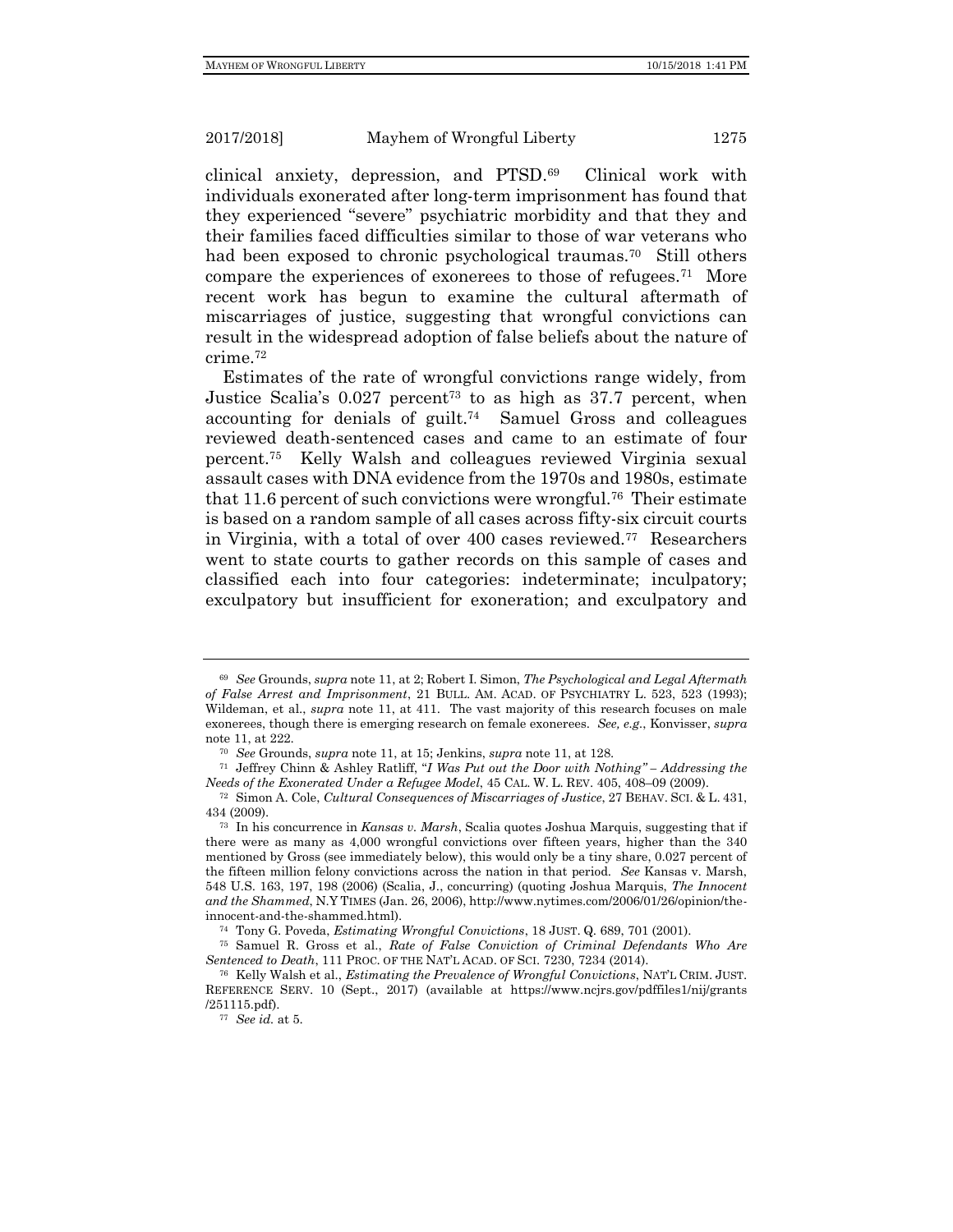supportive of exoneration.<sup>78</sup> Note that they review not actual exonerations, but make their own judgments based on the forensic evidence and a review of the case file.<sup>79</sup> Such a difference may explain why Gross et al., estimated approximately four percent wrongful convictions<sup>80</sup> and they estimated nearly three times that amount.<sup>81</sup> Most estimates have been in the one to five percent range,  $82$ consistent with Gross' estimate. There is little reason to believe that a factually inaccurate judicial result would be overturned, suggesting that more wrongfully convicted remain in jail than have been released. Of course, the vast majority of these errors are associated with not only a person wrongfully incarcerated, but one wrongfully left at liberty.

An expansive body of scholarship focuses on monetary compensation, documenting existing policies and practices, and advocating for improvements to or expansion of these policies.<sup>83</sup> Others argue that monetary compensation is insufficient, urging the adoption of holistic compensation practices, comprehensive support services tailored to the needs of exonerees, and asserting the importance of appropriate post-conviction responses by the media and state officials.<sup>84</sup> Related work on public apologies to exonerees suggests that state apologies help exonerees begin to heal following the trauma of wrongful conviction and to begin to rebuild their

<sup>78</sup> *See id.* at 4.

<sup>79</sup> *See id.* at 1.

<sup>80</sup> *See* Gross et. al., *supra* note 75, at 7234.

<sup>81</sup> *See* Walsh et al., *supra* note 76, at 11.

<sup>82</sup> *See id*. at 3.

<sup>83</sup> *See, e.g.*, Adele Bernhard, *Justice Still Fails: A Review of Recent Efforts to Compensate Individuals Who Have Been Unjustly Convicted and Later Exonerated*, 52 DRAKE L. REV. 703, 711–12 (2004); Lauren C. Boucher, *Advancing the Argument in Favor of State Compensation for the Erroneously Convicted and Wrongfully Incarcerated*, 56 CATH. U.L. REV. 1069, 1072–73 (2007); Donna McKneelen, "*Oh Lord Won't You Buy Me a Mercedes Benz?": A Comparison of State Wrongful Conviction Compensation Statutes*, 15 SCHOLAR 185, 194 (2013); Deborah Mostaghel, *Wrongfully Incarcerated, Randomly Compensated–How to Fund Wrongful-Conviction Compensation Statutes*, 44 IND. L. REV. 503, 537 (2011); Robert J. Norris, *Assessing Compensation Statutes for the Wrongly Convicted*, CRIM. JUST. POL'Y REV. 352, 367 (2012); Michael Leo Owens & Elizabeth Griffiths, *Uneven Reparations for Wrongful Convictions: Examining the State Politics of Statutory Compensation Legislation*, 75 ALB. L. REV. 1283, 1286–87 (2012).

<sup>84</sup> *See* Shawn Armbrust, *When Money Isn't Enough: The Case for Holistic Compensation of the Wrongfully Convicted*, 41 AM. CRIM. L. REV. 157, 170 (2004); Jennifer L. Chunias & Yael D. Aufgang, *Beyond Monetary Compensation: The Need for Comprehensive Services for the Wrongfully Convicted*, 28 B.C. THIRD WORLD L.J. 105, 108–09 (2008); Elizabeth S. Vartkessian & Jared P. Tyler, *Legal and Social Exoneration: The Consequences of Michael Toney's Wrongful Conviction*, 75 ALB. L. REV. 1467, 1493–94 (2012); Heather Weigand, *Rebuilding a Life: The Wrongfully Convicted and Exonerated*, 18 B.U. PUB. INT. L.J. 427, 431 (2009).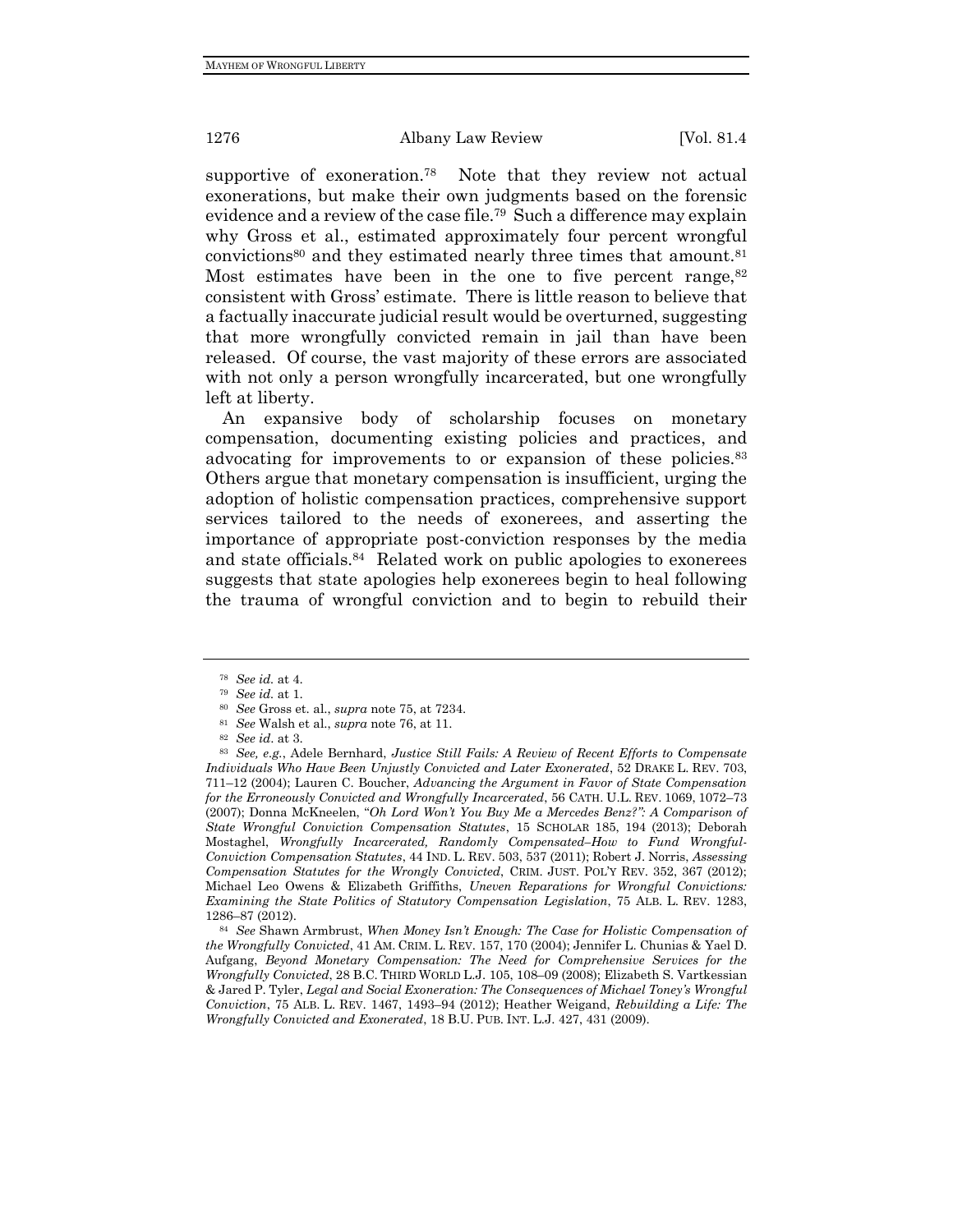personal reputation.<sup>85</sup> Another key concern is that of the public stigma facing exonerees even after they have been proven innocent.<sup>86</sup>

Far less has been written about the harms of wrongful liberty, though the field and movement seem open to expansion. For example, the *Albany Law Review's* 2012 edition of *Miscarriages of*  Justice focused on aftermath.<sup>87</sup> The work went beyond addressing the aftermath facing those exonerated to address the effects of wrongful incarceration on others: family members and loved ones of the exoneree; family members and loved ones of the crime survivor/ victim; individuals involved with the case as investigators, judicial officials or jurors, or defense team members; and those in the community who are affected by the many barriers to successful reintegration when exonerees return home.<sup>88</sup> This more expansive definition of the effect of wrongful convictions provides a much more accurate sense of the harm done when justice goes wrong. Brian Forst and C. Ronald Huff provide an early review of some relevant literature in a recent analysis.<sup>89</sup>

We turn now to these concentric circles of harm. As the innocence movement has done well to note, the victims of crimes for which someone is falsely imprisoned are also harmed by miscarriages of justice.<sup>90</sup> In addition, miscarriages of justice can result in preventable crimes, crimes of "wrongful liberty" which could not have occurred had the true perpetrator of a crime been correctly identified. Once we acknowledge the breadth of the harms of wrongful incarceration, the *iceberg*, we can begin to recognize wrongful incarceration as an issue that should concern everyone, not merely

<sup>85</sup> *See* Frederick Lawrence, *Declaring Innocence: Use of Declaratory Judgments to Vindicate the Wrongly Convicted*, 18 B.U. PUB. INT. L.J. 391, 397 (2009); Abigail Penzell, *Apology in the Context of Wrongful Conviction: Why the System Should Say It's Sorry*, 9 CARDOZO J. CONFLICT RESOL. 145, 145 (2007).

<sup>86</sup> *See* Kimberley A. Clow et al., *Public Perception of Wrongful Conviction: Support for Compensation and Apologies*, 75 ALB. L. REV. 1415, 1422 (2012); Adina M. Thompson et al., *After Exoneration: An Investigation of Stigma and Wrongfully Convicted Persons*, 75 ALB L. REV. 1373, 1374 (2011).

<sup>87</sup> *See, e.g.*, Saundra D. Westervelt & Kimberly J. Cook, *Foreword*, 75 ALB. L. REV. 1223, 1223, 1224 (2012).

<sup>88</sup> *See id.*

<sup>89</sup> *See generally* Brian Forst & C. Ronald Huff, *Preventing Violent Crimes by Reducing Wrongful Convictions*, *in* CAMBRIDGE HANDBOOK OF VIOLENT BEHAVIOR AND AGGRESSION 438– 52 (Alexander T. Vazsonyi, Daniel J. Flannery, & Matt DeLisi eds., 2nd ed. 2018).

<sup>90</sup> *See id.* at 25. Notably, there is at least one forthcoming piece of scholarship aimed at exploring the broader harms of wrongful conviction that includes an attempt to estimate the number of subsequent crimes made possible by false convictions*.* Drawing on data from the Innocence Project and the National Registry of Exonerations ("NRE"), the authors suggest that true perpetrators of violent crimes could account for more than 1,000 additional violent crimes. *See id.* at 9.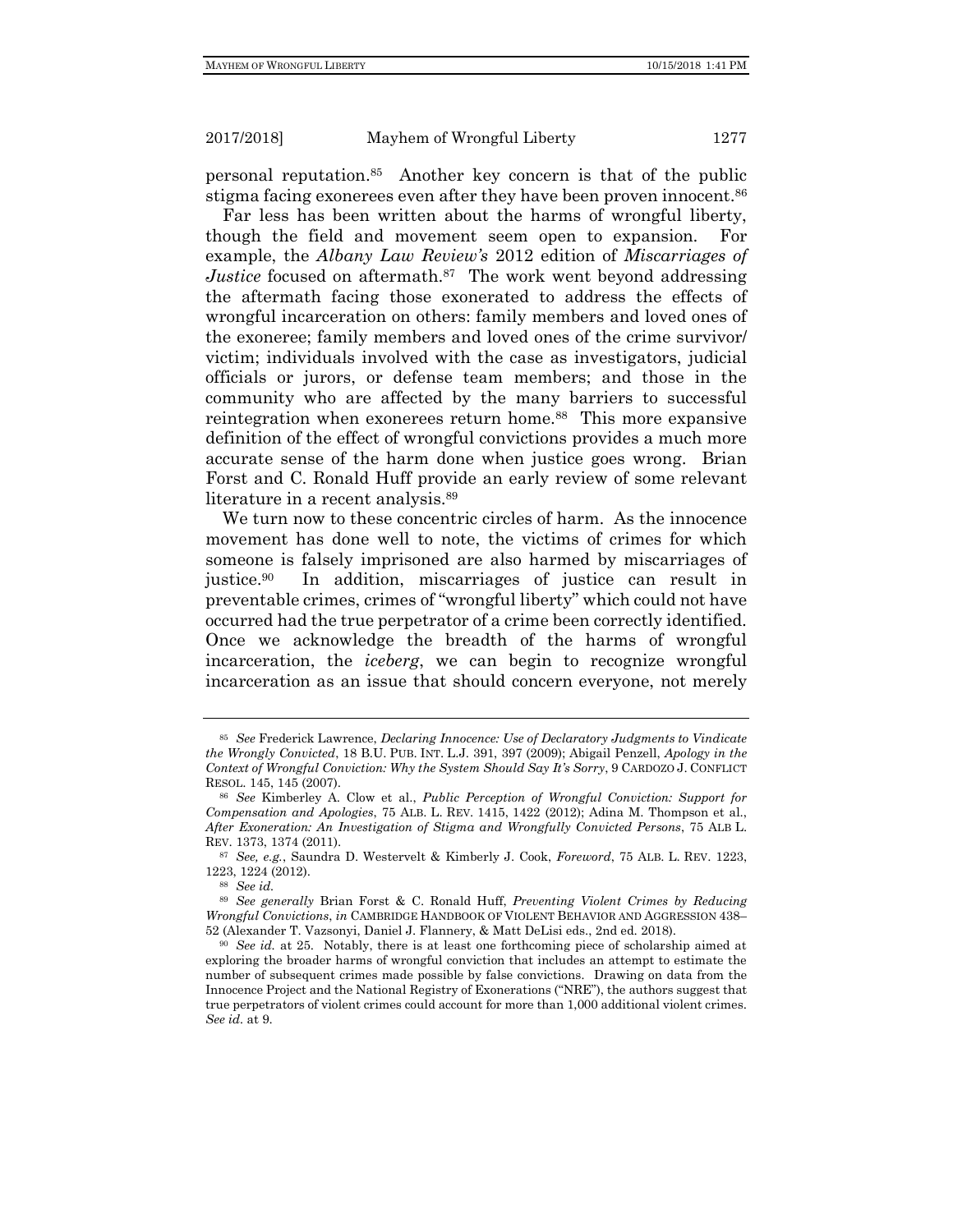those falsely accused, but those victimized by crime and the public generally, who are more likely to be victims of crime as long as guilty parties experience wrongful liberty.<sup>91</sup> In the same vein, the documentation of harms of wrongful liberty can provide legal scholars with a more complete picture of exactly what is at risk in debates over the continued relevance of the Blackstone principle.

In his work on wrongful liberty, James Acker suggests that data on crimes committed when the guilty remain at large are "no match for the raw intensity of the underlying case narratives."92 Accordingly, Acker illustrates the harsh consequences of wrongful liberty with summaries of twenty cases.<sup>93</sup> Perhaps most shocking of these is the case of Clifton Hall. In 1985, Hall sexually assaulted and brutally murdered the eight-year-old son and seven-year-old daughter of an acquaintance.<sup>94</sup> In 1988 Bryon Halsey, the live-in boyfriend of the children's mother—who had serious learning disabilities and had dropped out of middle school—was convicted of the crime.<sup>95</sup> As Acker recounts, Hall's wrongful liberty crime spree began in June of 1991:

[Hall] grabbed an 18-year-old woman from behind on a street and, holding a knife to her throat, orally, vaginally, and anally raped her for up to three hours. Three months later, he abducted a 19-year-old woman and took her to a building where he repeatedly and violently raped her vaginally and anally for two hours. Several months after that, he punched and attempted to rape a 26-year-old woman as she walked toward a train station.<sup>96</sup>

In 2007, DNA testing excluded Halsey as the source of DNA at the scene, which instead matched Hall's DNA on file as a result of his conviction for three sexual assaults.<sup>97</sup>

In the next section, we bring these two approaches to wrongful liberty together. We collect data on the number of crimes of wrongful liberty in North Carolina exoneration cases and provide firsthand accounts of the intensity and effect of individual crimes of wrongful liberty. We begin below with preliminary efforts to identify crimes of wrongful liberty.

<sup>91</sup> *See id.* at 4.

<sup>92</sup> *See* James R. Acker, *The Flipside Injustice of Wrongful Convictions: When the Guilty Go Free*, 76 ALB. L. REV. 1629, 1635 (2013).

<sup>93</sup> *See id.* at 1635–36.

<sup>94</sup> *See id.* at 1656–57.

<sup>95</sup> *See id.* at 1657.

<sup>96</sup> *Id.* at 1658.

<sup>97</sup> *See id.* at 1657–58.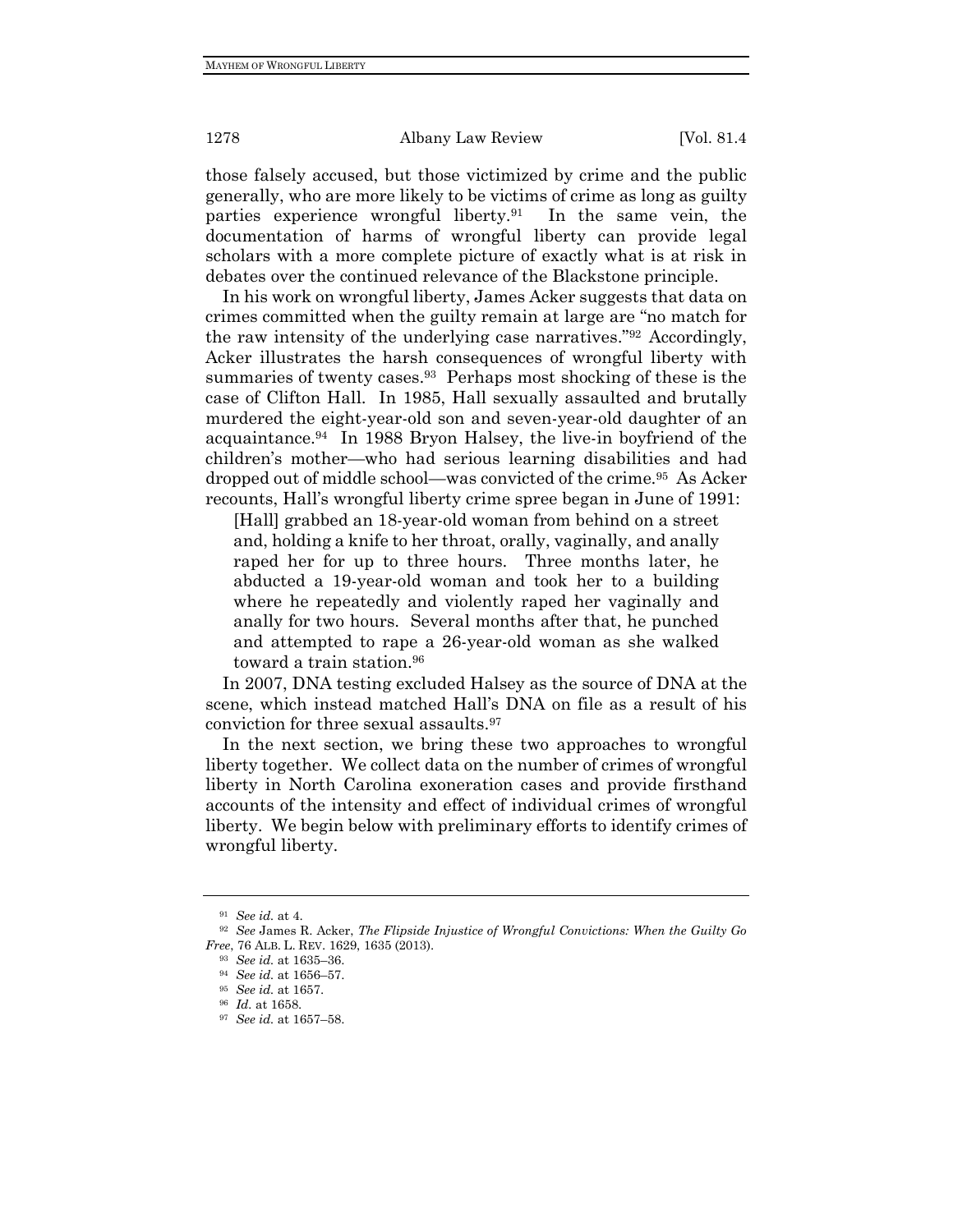# IV. WRONGFUL LIBERTY IN NORTH CAROLINA

## *A. Documenting Crimes of Wrongful Liberty*

We began our work with a list of North Carolina exonerees. Here we began with the National Registry and supplemented it to include other cases including some that occurred before the Registry's list in 1989. (The Appendix lists our thirty-six cases and the dates of their crime, arrest, and release). We then associated each exoneree with the true perpetrators of the crimes for which they were falsely imprisoned. In our case, this involved thirty-six exonerees and nine perpetrators, as we explain in more detail below. We then collected information about the criminal history of the true perpetrator, through methods discussed in greater detail below. Data collected included the individual offense, case file number, date of offense, date of conviction, subsequent crime status, and what classification the offense falls under. Crimes were split into the following categories: infractions, unknown designations, felony drug crimes, felony sex crimes, felony property crimes, felony violent/weapon offenses, misdemeanor drug/alcohol crimes, misdemeanor violent/weapon crimes, misdemeanor property crimes, all other misdemeanors, and all other felonies. There were no misdemeanor sex crimes present in the data. Our experience in North Carolina suggests that law students working with undergraduate students and the supervision of attorneys experienced with state criminal records databases can gather such information easily. A small financial grant or coordinated effort among innocence projects could allow a more comprehensive national approach. Documenting the crimes of wrongful liberty even for one decade's worth of exonerees would potentially allow a dramatic demonstration of another aspect of the cost of wrongful convictions. As we discuss below, this is entirely feasible, especially for the more recent cases where electronic records are more easily available.

Since search methods will likely vary from state to state, we suggest beginning the subsequent crimes search by determining the most legitimate and comprehensive source of criminal records in the jurisdiction at hand. There should be one source in each state that the court system itself uses, which should provide the most accurate information. In the case of North Carolina, this system is called Automated Criminal Infraction System ("ACIS").<sup>98</sup> Generally, a

<sup>98</sup> N.C. ADMIN. OFFICE OF THE COURTS*.,* ACIS CITIZEN'S GUIDE: SEARCHING THE AUTOMATED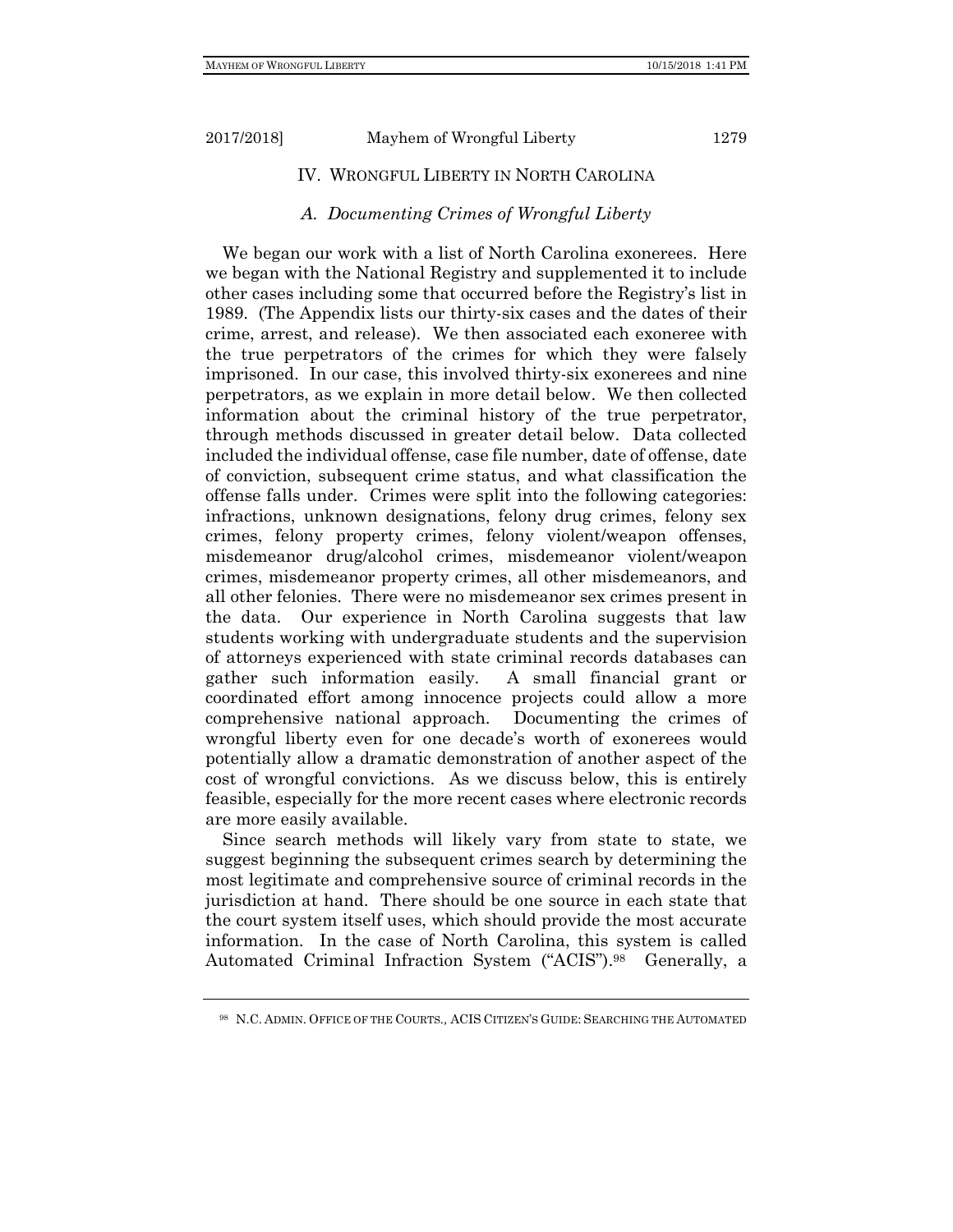state's department of corrections is likely to provide accurate information as well. Finding case information for crimes committed before records were digitized and crimes committed outside of the state was more difficult. Here, we again required the help of local attorneys, including those with access to criminal records in other states. Careful attention to terminology that differs across states' criminal records systems, including terms referring to release dates, was also important. Though Westlaw and LexisNexis might be useful for identifying case file numbers, we found them insufficient for identifying subsequent crimes because they are often missing complete data on charges and convictions.

We began by looking at the North Carolina Department of Public Safety website.<sup>99</sup> Their website allows for relatively easy compiling of a criminal history, which can be downloaded as a PDF file. Unfortunately, this is not the case in many other states. Some states require written requests be sent in by mail, or offer an online portal to acquire the records of defendants. Additionally, we were fortunate to be able to work with the local public defender's office to access ACIS. To better understand the charges originally faced by exonerees, we also searched news articles through LexisNexisAcademic and Google News. For those unfamiliar with the cases, news coverage can provide valuable information about the underlying charges facing exonerees and about codefendants (true perpetrators) who might have been rightfully convicted at the time of the exoneree's conviction.

Finally, it was important to ensure the accuracy of offense dates to ensure that subsequent crimes were in fact subsequent. Many of the true perpetrators had extensive criminal records before the crime associated with the wrongful conviction.<sup>100</sup> While this is pertinent to discussions of why the authorities did not charge them for that crime, these are not crimes of "wrongful liberty" and we were careful to

CRIMINAL/INFRACTIONS SYSTEM 5 (Dec. 2017), http://www.nccourts.org/Training/Documents/ ACIS\_Inquiry\_RG.pdf.

<sup>99</sup> *Criminal Offender Searches*, N.C. DEP'T OF PUB. SAFETY, https://www.ncdps.gov/dpsservices/crime-data/offender-search (last visited Feb. 20, 2018).

<sup>100</sup> *See, e.g.*, *Darryl Hunt*, INNOCENCE PROJECT, https://www.innocenceproject.org/cases /darryl-hunt/ (last visited Feb. 20, 2018) (noting that the true perpetrator had prior murder conviction); *DNA Evidence Does Double Duty in NC Case: Data Clears One Man of Rape After 21 Years, Leads to Charges for Another*, ASSOCIATED PRESS (Aug. 17, 2005), http:// www.nbcnews.com/id/8989499/#.WmNmiqinFPZ (stating that true perpetrator Joel Bill Caulk had three prior sexual assault and one murder conviction); *see also* Helen O'Neill, *How DNA Became a Perfect Witness,* DEATH PENALTY INFO. CTR. (Sept. 21, 2000), https:// deathpenaltyinfo.org/node/589 (noting that the true perpetrator Bobby Poole had convictions for a series of brutal rapes).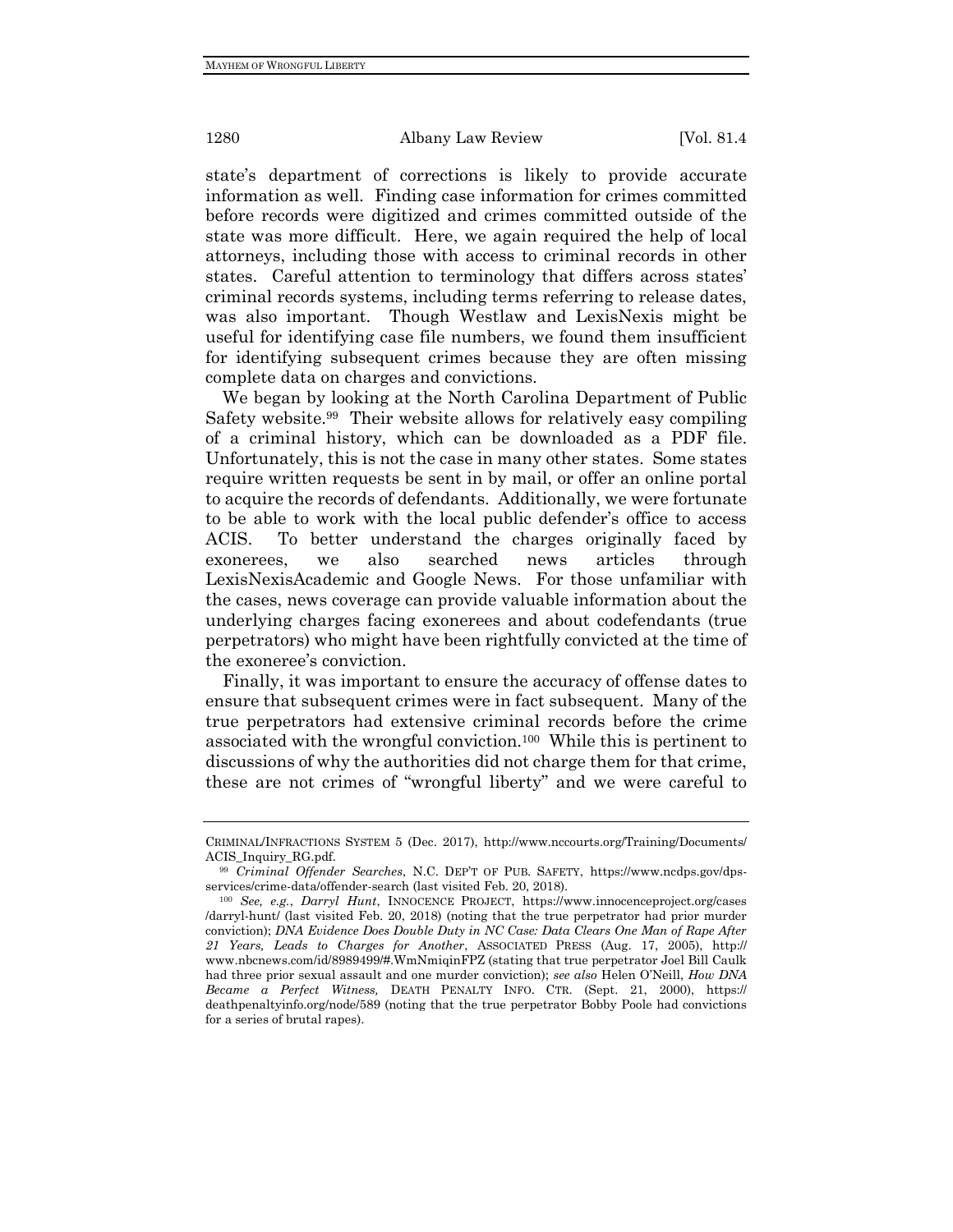include only those crimes committed during that period between the crime of wrongful conviction and the date when the true perpetrator was finally incarcerated. When there were discrepancies in the offense date, we used caution when determining whether the offense had occurred before or after the offense for which the exonerees were convicted. For example, ACIS provides a date of service of the arrest warrant but not the date of offense. This is often the date the offense occurs, but not always. If someone was caught two weeks after committing breaking and entering, the date served is likely the day they were arrested, rather than the date of the offense. Ultimately, we recommend using caution and common sense when working with the data and erring on the side of underreporting if it is unclear whether a crime is subsequent or not.

# *B. Some Preliminary Estimates of Crimes of Wrongful Liberty*

As of January 2018, the New York-based Innocence Project provides these figures:

- 353 individuals have been exonerated through DNA testing since 1992<sup>101</sup>
- 179 cases where the true perpetrator was identified<sup>102</sup>
- 152 perpetrators in these cases (some were involved in more than one wrongful conviction)<sup>103</sup>
- These 152 true perpetrators were later convicted of:
	- o 150 additional violent crimes, of which there were
	- o 80 sexual assaults
	- o 35 murders
	- o 35 other violent crimes.<sup>104</sup>

Because these were all DNA-related cases, a relatively high proportion involve a "match" where the DNA evidence allowed prosecutors not only to release the innocent, but also to identify the guilty party.<sup>105</sup> In North Carolina, we have thirty-six exonerations, only ten of which are DNA-related. Of these thirty-six cases, ten involve the identification of the true perpetrators.<sup>106</sup> In one of these

<sup>101</sup> *DNA Exonerations in the United States*, INNOCENCE PROJECT, https://www. innocenceproject.org/dna-exonerations-in-the-united-states/ (last visited Feb. 20, 2018).

<sup>102</sup> *All Cases*, INNOCENCE PROJECT, https://www.innocenceproject.org/all-cases/#exoneratedby-dna (last visited Feb. 7, 2018) (click the "Filters" tab; then click the "Real Perpetrator Convicted of Subsequent Crime" filter; then check the box for "Yes"; then click the "view the 179 cases" tab that appears at the bottom of the page to view the case).

<sup>103</sup> *DNA Exonerations in the United States*, *supra* note 101.

<sup>104</sup> *Id.*

<sup>105</sup> *See id.*

<sup>106</sup> *See id.*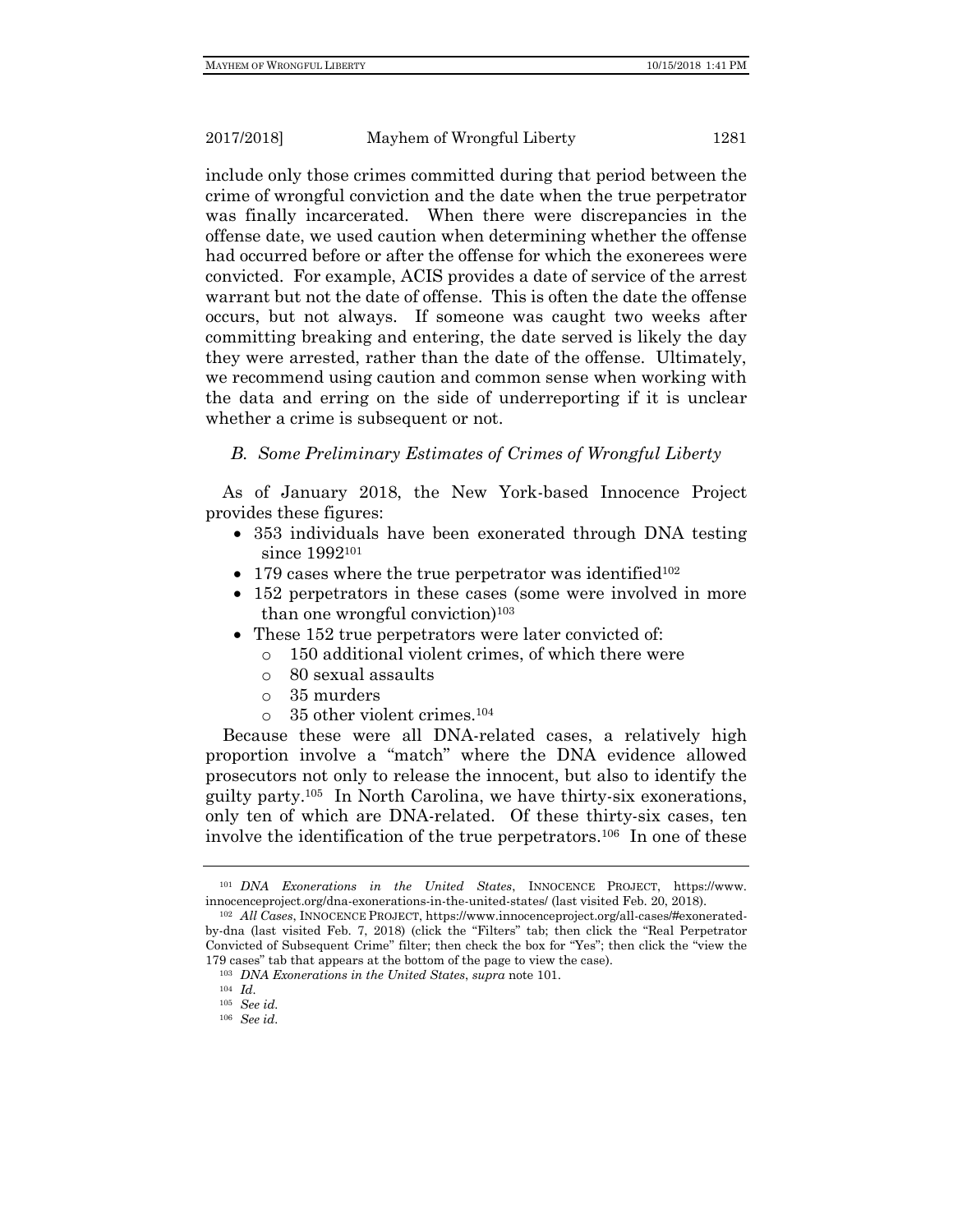cases (that of Alan Gell), the true perpetrators were arrested at the same time as the exoneree, leaving nine cases with known perpetrators who could have committed subsequent crimes.<sup>107</sup> Subsequent crimes were committed in six of those nine cases.<sup>108</sup> These six individuals collectively were arrested and convicted of ninety-nine subsequent crimes of which thirty-five were felonies and thirteen were violent crimes.<sup>109</sup> These are all crimes that could have, should have, and would have never occurred if these true perpetrators had been in prison for their earlier crimes. The Appendix shows the list of exonerations in our database and the cases where the true perpetrator was arrested.

There are also several cases that mirror that of Randall Adams, in which true perpetrators have been identified but have not been charged or convicted. For example, Erick Daniels served seven years in prison for a robbery he did not commit.<sup>110</sup> The true perpetrator, Samuel Strong, admitted to the robbery while in prison on unrelated charges but was never charged with or convicted of the crime.<sup>111</sup> We do not include such cases in our analysis because we want to be conservative in our estimates and to rely on official judicial findings of guilt. However, expanding the list of perpetrators to include such cases would expand the list of crimes committed.

North Carolina is also home to a prominent case in which police focused their investigation on and charged an innocent individual, later dropping the charges without identifying the true perpetrator, who went on to commit another heinous crime, the robbery and murder of UNC-Chapel Hill senior class president Eve Carson. 112 The person convicted of the crime,<sup>113</sup> Laurence Lovette, was arrested just eight days after Carson's killing, at which point he was also arrested for the January 18, 2008 abduction, robbery and executionstyle killing of Duke University graduate student Abhijit Mahato.<sup>114</sup> Lovette was found guilty of Carson's death in 2011 and was sentenced

<sup>107</sup> *See id.*

<sup>108</sup> Data on file with author.

<sup>109</sup> Data on file with author.

<sup>110</sup> *Erick Daniels*, NAT'L REGISTRY OF EXONERATIONS (June 2012), https://www.law.umich .edu/special/exoneration/Pages/casedetail.aspx?caseid=3151.

<sup>111</sup> *See id.*

<sup>112</sup> Julia Sims & Kelly Gardner, *Lovette Again Gets Life Without Parole for Murder of Eve Carson*, WRAL.COM (June 3, 2013), http://www.wral.com/lovette-again-gets-life-withoutparole-for-murder-of-eve-carson/12508263/.

<sup>113</sup> *See id.*

<sup>114</sup> Kelly Gardner, *Judge Allows Eve Carson Evidence in Lovette Murder Trial*, WRAL.COM (July 24, 2014), http://www.wral.com/judge-allows-eve-carson-evidence-in-lovette-murdertrial/13834052/.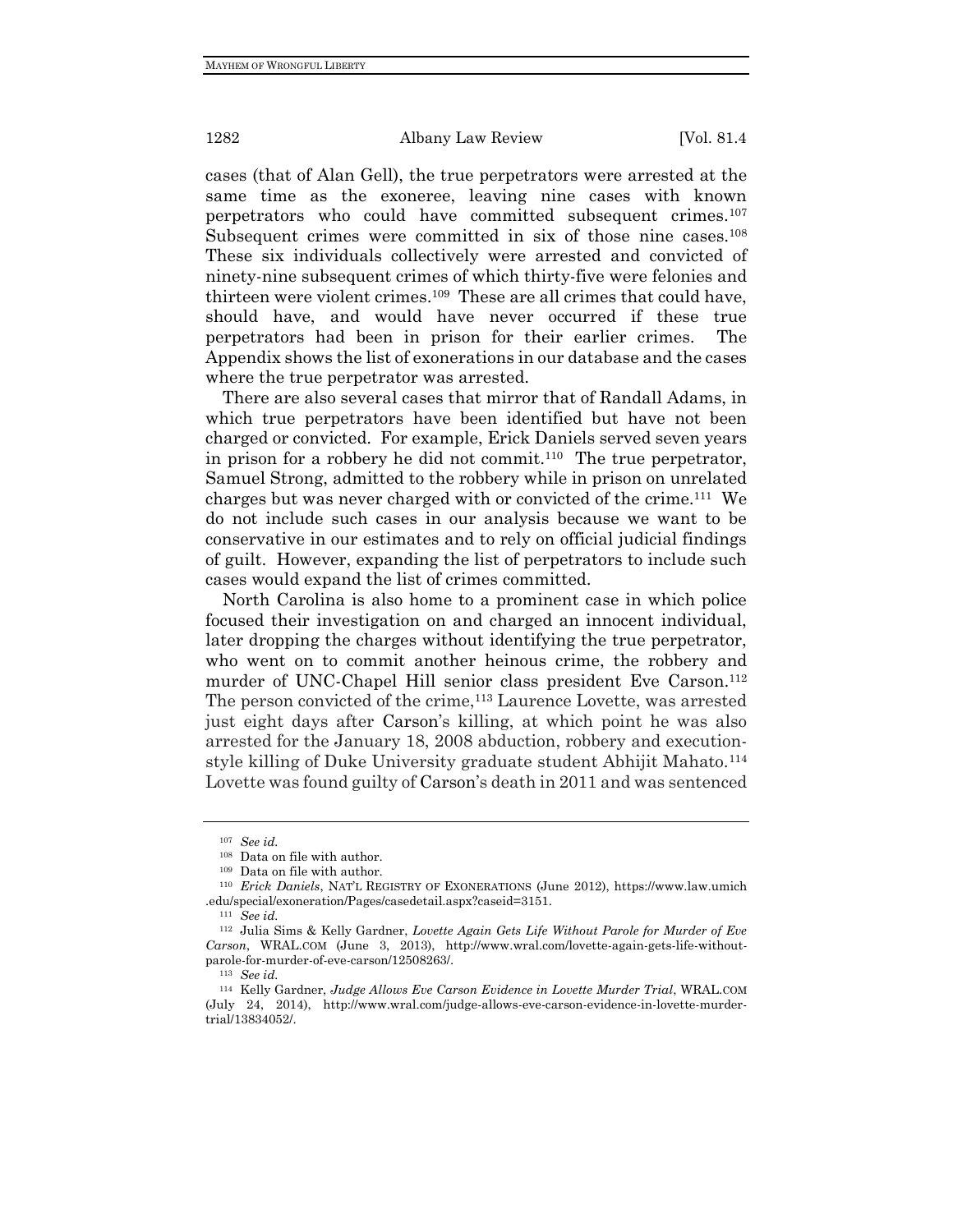to life in prison.<sup>115</sup> Following the Mahato murder, Durham police had arrested a suspect other than Lovette, dropping those charges against the other suspect in 2013 before bringing Lovette to trial for the crime.<sup>116</sup> According to testimony at Lovette's 2014 trial, critical evidence from the Mahato case was not processed for fingerprints or DNA because police were investigating what turned out later to be a false lead.<sup>117</sup> Lovette, according to testimony at his trial, laughed when he saw a television report showing another had been arrested for the Mahato crime.<sup>118</sup> Because key physical evidence was not gathered, his trial was based purely on circumstantial evidence and the testimony of a witness whose story changed several times.<sup>119</sup> He was acquitted on July 30, 2014, leaving the Mahato case open, and suggesting that if the prosecution theory was correct that Lovette had committed this and other crimes, that the March 2008 Carson case would not have occurred if the correct suspect had been quickly apprehended in the January 2008 Mahato murder.<sup>120</sup> Though there is no exoneree, this does seem to be a case of wrongful liberty. The events certainly motivate a similar concern about the harms of a misguided prosecutorial focus on the innocent resulting in the guilty remaining free to cause further harm.

Thus far we have identified ninety-nine subsequent crimes committed by the true perpetrators after someone else was falsely imprisoned for their crimes.<sup>121</sup> This is certainly an underestimate of the number of crimes committed during these periods of wrongful liberty. Known subsequent crimes range from nonviolent crimes including larceny, trespassing, and breaking and entering, to violent crimes like assault. There were sixteen violent subsequent crimes, fourteen of which were assault convictions.<sup>122</sup> Thirty-five of the subsequent crimes were felonies.<sup>123</sup> Since we lack complete

<sup>115</sup> *See* Sims & Gardner, *supra* note 112.

<sup>116</sup> *Murder Charge Dropped in Duke Student Murder*, ABC11 (Feb. 22, 2013), http://abc11.com/archive/9002743/.

<sup>117</sup> Beth Velliquette, *Jury Finds Lovette not Guilty of Duke Student's Murder*, NEWS & OBSERVER (July 30, 2014), http://www.newsobserver.com/news/local/community/durhamnews/article10029296.html.

<sup>118</sup> Beth Velliquette, *Both Sides Rest in Lovette Murder Trial*, NEWS & OBSERVER (July 25, 2014), http://www.newsobserver.com/news/local/community/durham-news/article10028315.ht ml.

<sup>119</sup> Beth Velliquette, *Jurors in Lovette Murder Trial Ends Day's Deliberations Without Verdict*, NEWS & OBSERVER (July 29, 2014), http://www.newsobserver.com/news/ local/community/durham-news/article10029002.html.

<sup>120</sup> *See* Velliquette, *supra* note 117.

<sup>121</sup> Data on file with author.

<sup>122</sup> Data on file with author.

<sup>123</sup> Data on file with author.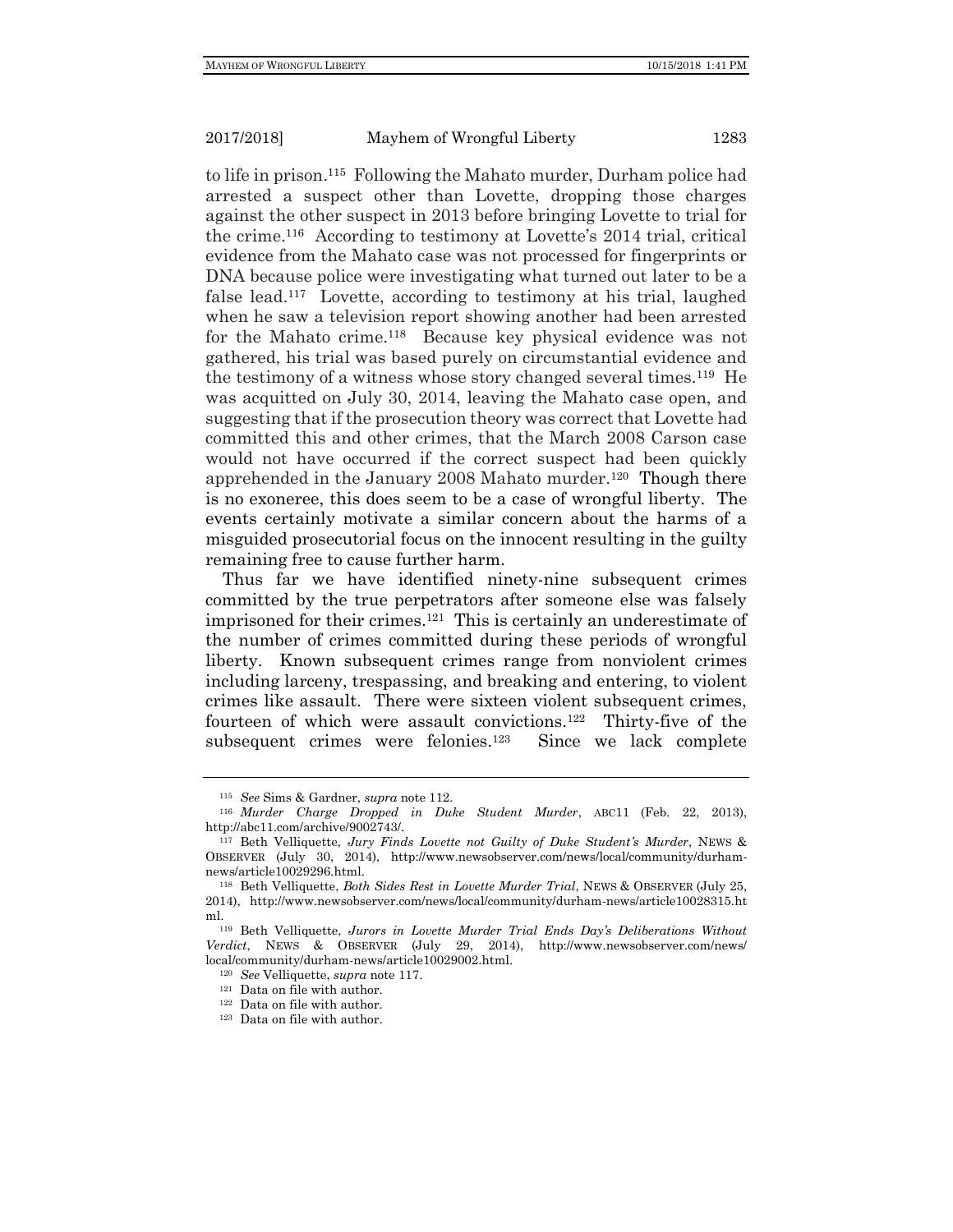information for the criminal records of some true perpetrators and about the identities of true perpetrators in several cases, these are very conservative estimates. There are at least this many cases of subsequent crimes and very possibly more. In fact, the thirty-six North Carolina exonerees served a total of approximately 387 years in prison for crimes they did not commit.<sup>124</sup> During that period, the true perpetrator was typically on the street, and if Albert Turner's case is any indication, they collectively could be guilty of hundreds of violent crimes. Getting it right matters.

# *C. The Wrongful Liberty of Chris Caviness: "Three Murders, How Many Killers?"*

Greensboro, North Carolina was rocked by three violent homicides within six months beginning with the bloody July 1988 killing of North Carolina A&T Professor Ernestine Compton in her home.<sup>125</sup> LaMonte Armstrong was eventually convicted of the crime, serving seventeen years in prison before being exonerated.<sup>126</sup> In September 1988, Carolyn Sue Lundy was violently killed, in a crime for which Damen Vega was convicted after refusing to accept plea deals and insisting on his innocence.<sup>127</sup> Ms. Compton and Ms. Lundy were both middle-aged, African American women well-known in their community for lending money to those in need.<sup>128</sup> They lived alone.<sup>129</sup> In early 1989, Chris Caviness, desperate for money to sustain his crack cocaine habit, killed his own father with a butcher knife and a lead pipe.<sup>130</sup> Caviness pled guilty to the third crime in June 1989 and was sentenced to a long term, later to be freed on parole.<sup>131</sup> Caviness

<sup>124</sup> *See infra* Appendix.

<sup>&</sup>lt;sup>125</sup> Taft Wireback, *LaMonte Armstrong*, *Wrongfully Convicted in Murder of Ernestine Compton*, GREENSBORO NEWS & REC. (Sept. 3, 2016), http://www.greensboro.com/ news/special\_reports/lamonte-armstrong-wrongfully-convicted-in-murder-of-ernestinecompton-video/article\_d73cadd1-0fee-5fa9-8852-4eaae9174cb3.html [hereinafter *Lamonte Armstrong*]. *See* a three-part series in the *Greensboro News & Record* for details on this case. *See id.*; Taft Wireback, *Who Was the Real Chris Caviness?*, GREENSBORO NEWS & REC. (Sept. 4, 2016), http://www.greensboro.com/news/special\_reports/who-was-the-real-chris-caviness/ article\_7256db15-7f85-57f7-9a57-f7362926ca94.html [hereinafter *Who Was the Real Chris Caviness?*[; Taft Wireback, *Wrongful Convictions Don't Come Cheap*, GREENSBORO NEWS & RECORD (Sept. 5, 2016), http://www.greensboro.com/news/special\_reports/wrongfulconvictions-don-t-come-cheap/article\_cdfd0593-aeb6-5389-a32d-465cc92b7a0d.html [hereinafter *Wrongful Convictions Don't Come Cheap*].

<sup>126</sup> *See LaMonte Armstrong*, *supra* note 125.

<sup>127</sup> *See id.*

<sup>128</sup> *See id.*

<sup>129</sup> *See id.*

<sup>130</sup> *See Who Was the Real Chris Caviness?*, *supra* note 125.

<sup>131</sup> *See id.*; *LaMonte Armstrong*, *supra* note 125.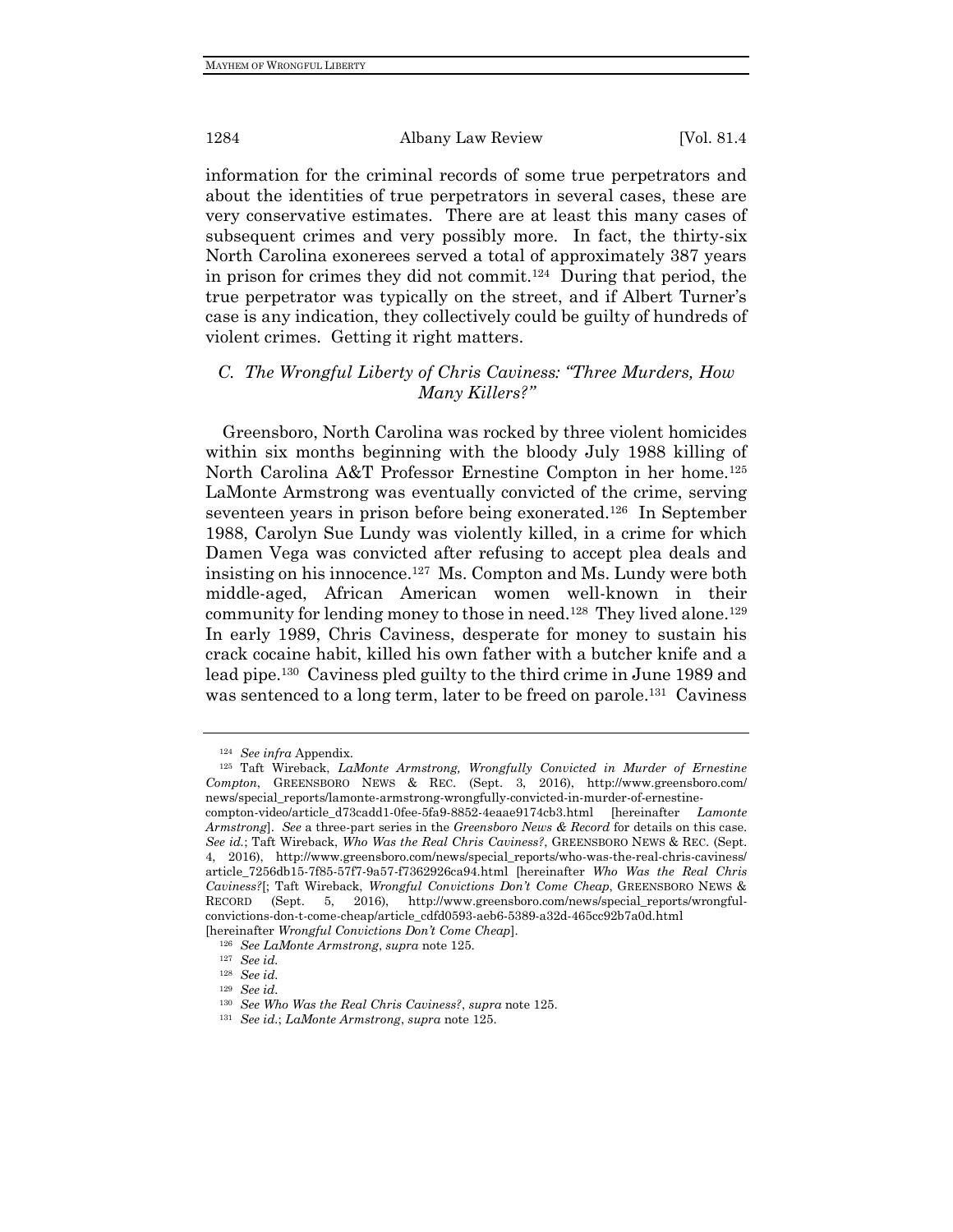was an initial suspect in the other two murders as well, but was never prosecuted for them<sup>132</sup> Single women likely to have money in their homes were logical targets for an addict desperate for drug money.

Vega was sentenced in 1989 to ninety years in prison for a crime he contends Caviness committed.<sup>133</sup> Armstrong was sentenced to life in prison for the Compton murder, though it took years to complete the investigation and the conviction did not come until 1995.<sup>134</sup> After he served seventeen years of his life sentence, Armstrong was granted a full pardon of innocence in 2013 by North Carolina Governor Pat McCrory.<sup>135</sup> Police re-examined the evidence at the bloody crime scene of the original Compton murder and found a palm print from none other than Chris Caviness on the wall near where the body was discovered.<sup>136</sup> Caviness lived less than a half-mile from the second of the three victims, but Damen Vega would serve twentyseven years before gaining parole in 2015; he remains a convicted felon.<sup>137</sup> According to the Duke Innocence Project, but unproven in the courts since the police investigative file has been discarded or lost, Vega is also innocent.<sup>138</sup> The guilty party, Caviness, served eighteen years in prison as an admitted patricide, was paroled, and then later died in a crash while racing his car at age forty-one. 139 Ironically, none other than LaMonte Armstrong had been one of his elementary school teachers.<sup>140</sup> Caviness' short life left, in its wake, a series of tragedies.

There is no question that Caviness committed the Compton murder for which Armstrong was wrongfully convicted.<sup>141</sup> There is no question that Caviness later killed his own father,<sup>142</sup> a crime which would not have occurred if he had been promptly arrested for the Compton homicide. And there is a great probability that Caviness committed the Lundy murder for which Vega was convicted.<sup>143</sup> If so, then we have to attribute two subsequent murders and two wrongful convictions to the wrongful liberty of Chris Caviness. A father would

<sup>141</sup> *See Who Was the Real Chris Caviness?*, *supra* note 125.

<sup>132</sup> *See Who Was the Real Chris Caviness?*, *supra* note 125; *LaMonte Armstrong*, *supra* note 125.

<sup>133</sup> *See LaMonte Armstrong*, *supra* note 125.

<sup>134</sup> *See id.*

<sup>135</sup> *See Wrongful Convictions Don't Come Cheap*, *supra* note 125.

<sup>136</sup> *See Who Was the Real Chris Caviness?*, *supra* note 125.

<sup>137</sup> *See LaMonte Armstrong*, *supra* note 125.

<sup>138</sup> *See Who Was the Real Chris Caviness?*, *supra* note 125.

<sup>139</sup> *See id.*

<sup>140</sup> *LaMonte Armstrong, supra* note 125.

<sup>142</sup> *See id.*

<sup>143</sup> *See id.*; *Wrongful Convictions Don't Come Cheap*, *supra* note 125.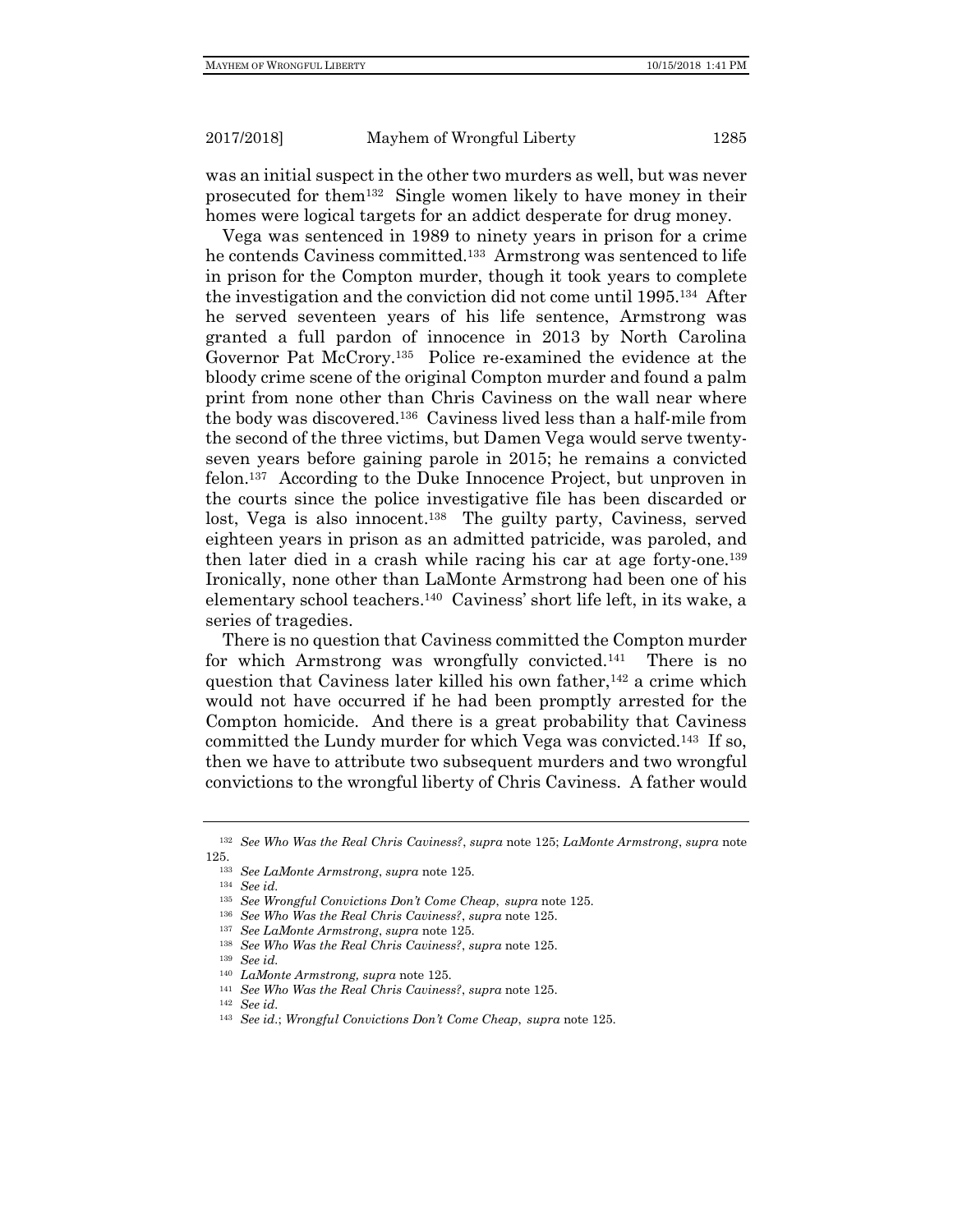likely be alive today if the son had been arrested after his first homicide. Carolyn Sue Lundy would be alive, and LaMonte Armstrong and Damen Vega would have avoided wrongful incarceration.

# IV. CONCLUSION

Serial, violent criminals such as Albert Turner, David Harris, or Chris Caviness, victimize us all. Their victims include the original victim, who is doubly victimized by the crime and the fact that the true perpetrator remains free. The list extends to the individual who goes to prison for a crime he or she did not commit, and the friends and family members of the wrongfully convicted as well as the victim. But the list of victims extends far beyond these individuals and their families. In many cases, those not arrested are well-known to the police at the time of the crime, and in some unknown number of cases they go on to long and sustained sprees of crime, sometimes for decades. These violent criminals, left on the street, victimize untold numbers of victims during a period when they should have been incarcerated. Bringing attention to these crimes of wrongful liberty can help us understand another element of the costs of wrongful convictions. It can also aid us in navigating ongoing debates about foundational principles of our criminal justice system, and how it should weigh the risks of false conviction and false acquittals. Our small project documenting the extent of the issue in North Carolina suggests it is feasible to consider a national collaboration to document these facts nationwide.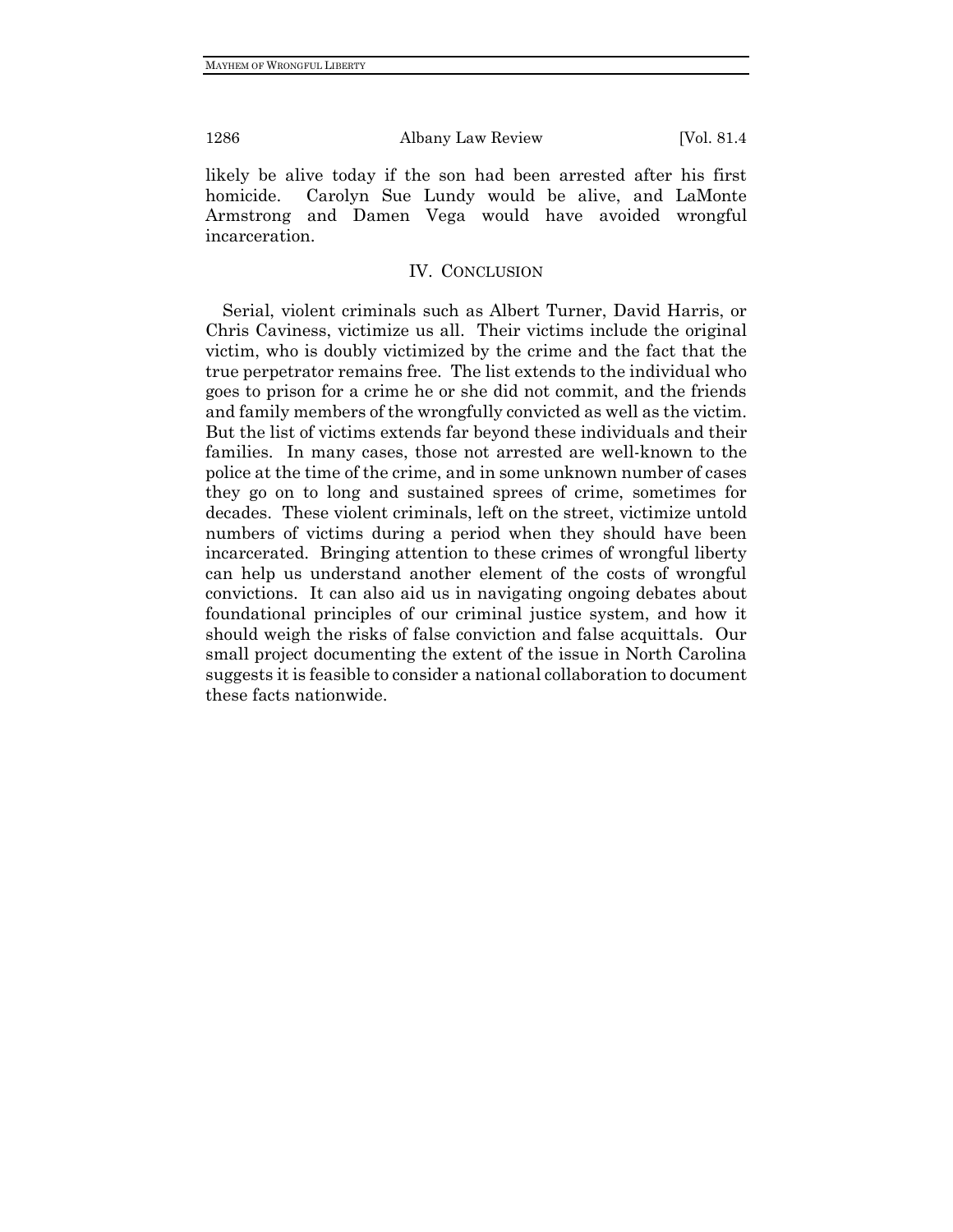| Name                     | Crime | Convicted | Exonerated | Years          | Arrest? | DNA?  |
|--------------------------|-------|-----------|------------|----------------|---------|-------|
| John Wesley Benton       | 1942  | 1943      | 1943       | $\mathbf{1}$   |         |       |
| Samuel Poole             | 1973  | 1973      | 1974       | $\overline{2}$ |         |       |
| Christopher Spicer       | 1973  | 1973      | 1975       | 3              |         |       |
| Lonnie Sawyer            | 1975  | 1975      | 1977       | 3              |         |       |
| Sandy Sawyer             | 1975  | 1975      | 1977       | 3              |         |       |
| Leo Waters               | 1981  | 1982      | 2003       | 22             | Υ       | Y     |
| Lesly Jean               | 1982  | 1982      | 1991       | 10             |         |       |
| Ronald Cotton            | 1984  | 1985      | 1995       | 11             | Y       | Y     |
| Darryl Hunt              | 1984  | 1985      | 2004       | 20             | Y       | Y     |
| Sylvester Smith          | 1984  | 1984      | 2004       | 21             |         |       |
| Dwayne Allen Dail        | 1987  | 1989      | 2007       | 19             | Y       | Y     |
| Willie Grimes            | 1987  | 1988      | 2012       | 25             | Υ       |       |
| Levon Junior Jones       | 1987  | 1993      | 2008       | 16             | Y       |       |
| LaMonte Armstrong        | 1988  | 1995      | 2013       | 19             |         | Y*    |
| Robert Kelly             | 1988  | 1992      | 1997       | 6              |         |       |
| Kathryn Dawn Wilson      | 1988  | 1993      | 1997       | 5              |         |       |
| Joseph Lamont Abbitt     | 1991  | 1995      | 2009       | 15             |         |       |
| Keith Brown              | 1991  | 1993      | 1999       | $\overline{7}$ | Y       | Y     |
| Jonathan Scott Pierpoint | 1991  | 1992      | 2010       | 19             |         |       |
| Gregory Taylor           | 1991  | 1993      | 2010       | 18             |         | $Y^*$ |
| Glen Edward Chapman      | 1992  | 1994      | 2008       | 15             |         |       |
| Floyd Brown              | 1993  | 1993      | 2007       | 15             |         |       |
| Charles Munsey           | 1993  | 1993      | 1998       | 6              | Y       |       |
| Jerry Lee Hamilton       | 1994  | 1994      | 2003       | 10             | Y       | Y     |
| Alan Gell                | 1995  | 1998      | 2004       | $\overline{7}$ | Y       |       |
| Jonathon Hoffman         | 1995  | 1996      | 2007       | 12             |         |       |
| Alfred Rivera            | 1996  | 1997      | 1999       | 3              |         |       |
| Terence Garner           | 1997  | 1998      | 2002       | 5              |         |       |
| Derrick Allen            | 1998  | 1998      | 2010       | 13             |         |       |
| Shawn Giovanni Massey    | 1998  | 1999      | 2010       | 12             |         |       |
| Steve E. Snipes          | 1998  | 1998      | 2003       | 6              |         |       |
| Erick Daniels            | 2000  | 2001      | 2008       | 8              |         |       |

# APPENDIX: NORTH CAROLINA EXONERATIONS